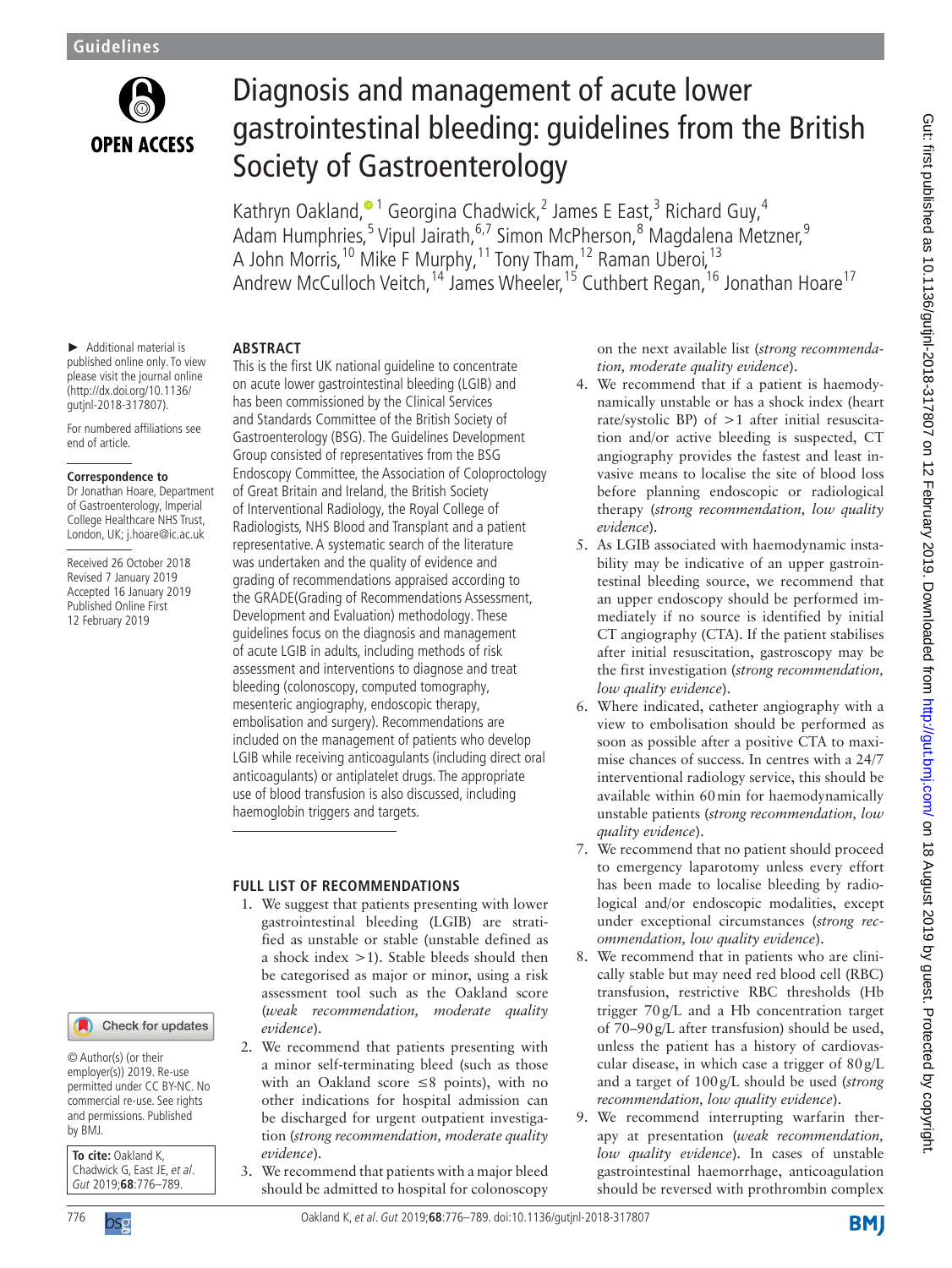concentrate and vitamin K (*strong recommendation, moderate quality evidence*). For patients with low thrombotic risk, warfarin should be restarted at 7 days after haemorrhage (*strong recommendation, low quality evidence*).

- 10. In patients with high thrombotic risk (ie, prosthetic metal heart valve in mitral position, atrial fibrillation with prosthetic heart valve or mitral stenosis, <3 months after venous thromboembolism), we recommend that low molecular weight heparin treatment be considered at 48hours after haemorrhage (*strong recommendation, low quality evidence*).
- 11. We suggest that aspirin for primary prophylaxis of cardiovascular events should be permanently discontinued (*weak recommendation, low quality evidence*).
- 12. We recommend that aspirin for secondary prevention is not routinely stopped. If it is stopped, it should be restarted as soon as haemostasis is achieved (*strong recommendation, moderate quality evidence*).
- 13. We recommend that dual antiplatelet therapy with a P2Y12 receptor antagonist and aspirin is not routinely stopped in patients with coronary stents in situ, and management should be in liaison with a cardiologist (*strong recommendation, moderate quality evidence*). In unstable haemorrhage we recommend continuing aspirin if the P2Y12 receptor antagonist is interrupted (*strong recommendation, moderate quality evidence*). P2Y12 receptor antagonist therapy should be reinstated within 5 days (*strong recommendation, moderate quality evidence*).
- 14. We recommend interrupting direct oral anticoagulant therapy at presentation (*strong recommendation, low quality evidence*). We recommend considering treatment with inhibitors such as idarucizumab or andexanet for life-threatening haemorrhage on direct oral anticoagulants (*strong recommendation, moderate quality evidence*). We suggest restarting direct oral anticoagulant drug treatment at a maximum of 7 days after haemorrhage (*weak recommendation, very low quality evidence*).
- 15. All hospitals should have a GI bleeding lead and agreed pathways for the management of acute LGIB (*good practice statement*).
- 16. We recommend that all hospitals that routinely admit patients with LGIB should have access to 7/7 on-site colonoscopy and the facilities to provide endoscopic therapy (*good practice statement*).
- 17. We recommend that all hospitals that routinely admit patients with LGIB should have access to 24/7 interventional radiology either on site, or via a formalised referral pathway to another hospital (*good practice statement*).

#### **BACKGROUND**

Lower gastrointestinal bleeding (LGIB) has an estimated incidence of  $33-87/100 000<sup>12</sup>$  and accounts for 3% of emergency surgical referrals.<sup>3</sup> In the United Kingdom, LGIB has been the subject of two recent reviews of care: the National Confidential Enquiry into Patient Outcome and Death (NCEPOD) report entitled *Time to get control: a review of the care received by patients who had severe gastrointestinal haemorrhage*, and a national comparative audit conducted by NHS Blood and Transplant (NHSBT) and the Association of Coloproctology of Great Britain and Ireland (ACPGBI).<sup>[4](#page-11-2)</sup> These reports identified deficiencies in the provision of emergency interventions for LGIB.<sup>5</sup> Notably, only 55% of hospitals that routinely admitted patients with patients with LGIB were able to provide appropriate 24/7

access to interventional radiology, and 73% access to 24/7 colonoscopy.[4](#page-11-2)

In the UK, in-hospital mortality is 3.4%, although this rises to 18% in patients who develop LGIB while already hospitalised,<sup>6</sup> and 20% in patients with transfusion requirements of  $\geq$ 4 units of red cells.<sup>[5](#page-11-3)</sup> Mortality is generally related to comorbidity, not exsanguinating haemorrhage.<sup>6</sup> The majority of patients with LGIB are admitted to general surgical wards, $<sup>5</sup>$  $<sup>5</sup>$  $<sup>5</sup>$  and tend to be</sup> elderly with a high burden of comorbidity.<sup>6</sup>

After initial resuscitation, the diagnosis and treatment of LGIB remains a challenge for clinicians; identifying the source of bleeding is a clinical priority, and can be challenging in comparison with upper gastrointestinal bleeding (UGIB). Flexible sigmoidoscopy and colonoscopy are the primary investigations, $\frac{6}{10}$  $\frac{6}{10}$  $\frac{6}{10}$ and can provide a means of endoscopic treatment, although this form of treatment is used in only 2.1% cases of LGIB in the UK.<sup>[6](#page-11-4)</sup> Radiological investigations such as general abdominal CT scanning or dedicated CT angiography (CTA) are used in over 25% of cases.<sup>[6](#page-11-4)</sup> If extravasation of contrast is shown on CTA, formal, invasive angiography with the option of mesenteric embolisation can be undertaken, although in practice embolisation is used in  $< 1\%$  of cases.<sup>6</sup> Emergency laparotomy for bleeding is very uncommon.<sup>[5 6](#page-11-3)</sup> Overall, the most common intervention is red blood cell (RBC) transfusion.<sup>4</sup>

In the UK, the most common cause of LGIB is diverticular bleeding,<sup>[6](#page-11-4)</sup> although database studies from the USA suggest that prevalence of hospitalisations for diverticular bleeding is decreasing.<sup>[8](#page-11-5)</sup> Up to 60% of cases of diverticular bleeding can be classed as severe, $9$  and it is the most common indication for mesenteric embolisation in patients with LGIB.<sup>10 11</sup> The second most frequent diagnoses are the benign anorectal conditions, such as haemorrhoids, fissures and rectal ulcers.<sup>[6](#page-11-4)</sup> Significant bleeding from haemorrhoids is generally considered uncommon and brisk LGIB should not be ascribed to haemorrhoids until other causes have been excluded. However, serious haemorrhoidal bleeding is increased in patients with coagulopathy or who are receiving anticoagulants[.12](#page-11-8) Angioectasia can occur at multiple sites within the GI tract, mostly commonly in the caecum. $^{13}$  Rectal proctopathy following pelvic radiotherapy, commonly for prostate cancer or cervical cancer, may present acutely with significant bleeding. Other causes of LGIB include colitis, colorectal cancer and polyps, $27$  but 23% of patients admitted to hospital with LGIB in the UK are discharged without a diagnosis.<sup>6</sup>

The aims of the guideline are to define standards of care for patients who present acutely with LGIB to UK hospitals, particularly focusing on initial assessment, investigation and haemostatic intervention, the standardisation of care and use of hospital resources. The overall objective is to provide the highest quality care to patients presenting with LGIB.

#### **Scope of the guideline**

The focus of this guideline is the in-hospital management of adult patients presenting with acute LGIB. The management of uncomplicated LGIB in primary care is beyond the scope of this guideline. For this purpose, LGIB refers to patients who present with bright or dark red blood per rectum, clots per rectum or blood mixed in with stool. This guideline is intended to be used by all practitioners who are involved in the hospital care of patients with LGIB. This is the first version of this guideline.

#### **Development of this guideline**

The guideline was commissioned by the BSG Clinical Services and Standards Committee and the Endoscopy Section, and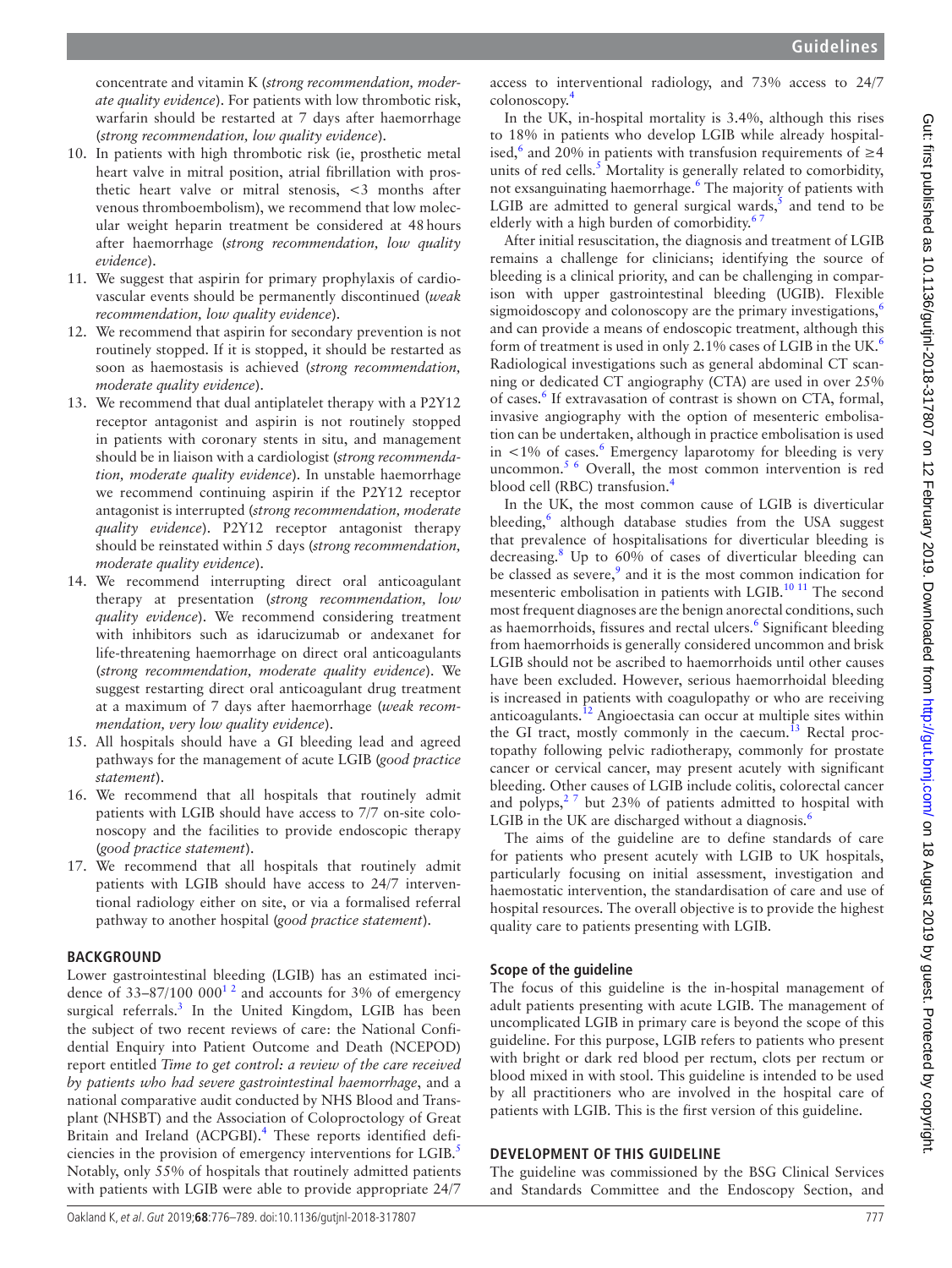developed by a multidisciplinary panel of 16 participants comprising gastroenterologists, surgeons and radiologists, following an initial face to face meeting.

The guideline was developed according to the AGREE (Appraisal of Guidelines for REsearch & Evaluation) methodology[.14](#page-11-11) A guideline commitee was assembled, chaired by JH. Working subgroups with specific areas of expertise were formed to critically appraise the literature supporting the following areas of clinical management: initial assessment, risk stratification and resuscitation (KO, VJ, MFM); medical management (AMV); diagnostic and therapeutic radiology (RU, SM); the exclusion of UGIB and capsule endoscopy (MM); colonoscopy (AH, JEE, AJM); surgery (RG, JW). KO created the first draft of the guideline and all authors critically revised the paper. All recommendations were put to at least two rounds of anonymous voting by all members of the writing group until consensus was reached. The finalised guideline was then circulated to the Association of Coloproctology of Great Britain and Ireland, the Royal College of Radiologists, the British Society of Intervention Radiology, NHS Blood and Transplant, and then peer-reviewed by the BSG via a standardised process.<sup>1</sup>

Evidence supporting the recommendations within this guideline was identified using a systematic literature search of Medline, Embase, CDSR, CENTRAL, DARE, HTA and NHS EED, ClinicalTrials.gov and the WHO International Clinical Trials Registry Platform for articles published between 1997 and December 2017 without language restrictions (details of the

search strategy are given in online [supplementary appendix 1\)](https://dx.doi.org/10.1136/gutjnl-2018-317807). Studies published before 1997 were excluded as contemporary management options (such as endoscopic haemostasis) have only been widely adopted in the past 20 years. Studies of adults aged ≥16 years hospitalised with acute LGIB of any cause were eligible. Eligible studies were graded according to the Oxford Centre for Evidence Based Medicine.<sup>[16](#page-11-13)</sup> Recommendations are categorised according to the GRADE (Grading of Recommenda-tions Assessment, Development and Evaluation) system.<sup>[17](#page-11-14)</sup>

# **Management algorithm**

1. *We suggest that patients presenting with lower GI bleeding are stratified as unstable or stable (unstable defined as a shock index >1). Stable bleeds should then be categorised as major or minor, using a risk assessment tool such as the Oakland score (***weak recommendation, moderate quality evidence**).

The recommended management of patients presenting with LGIB is described in [figure](#page-2-0) 1. All patients should have routine observations, a full history and examination, including a digital rectal examination, as well as appropriate blood tests. Shock index is calculated by dividing the heart rate by the systolic blood pressure and is a marker of active bleeding.<sup>[18](#page-11-15)</sup> Its use is well established in the trauma setting, although in patients with massive transfusion requirements.<sup>[19](#page-11-16)</sup>In UGIB, a study of 215 patients with UGIB showed that the shock index can identify



<span id="page-2-0"></span>**Figure 1** Management algorithm for patients presenting with acute lower gastrointestinal bleeding. Shock index (SI) is calculated by dividing the heart rate (HR) by the systolic blood pressure (SBP). IP, inpatient; IR, interventional radiology; OGD, oesophagogastroduodenoscopy; OP, outpatient; UGI, upper gastrointestinal.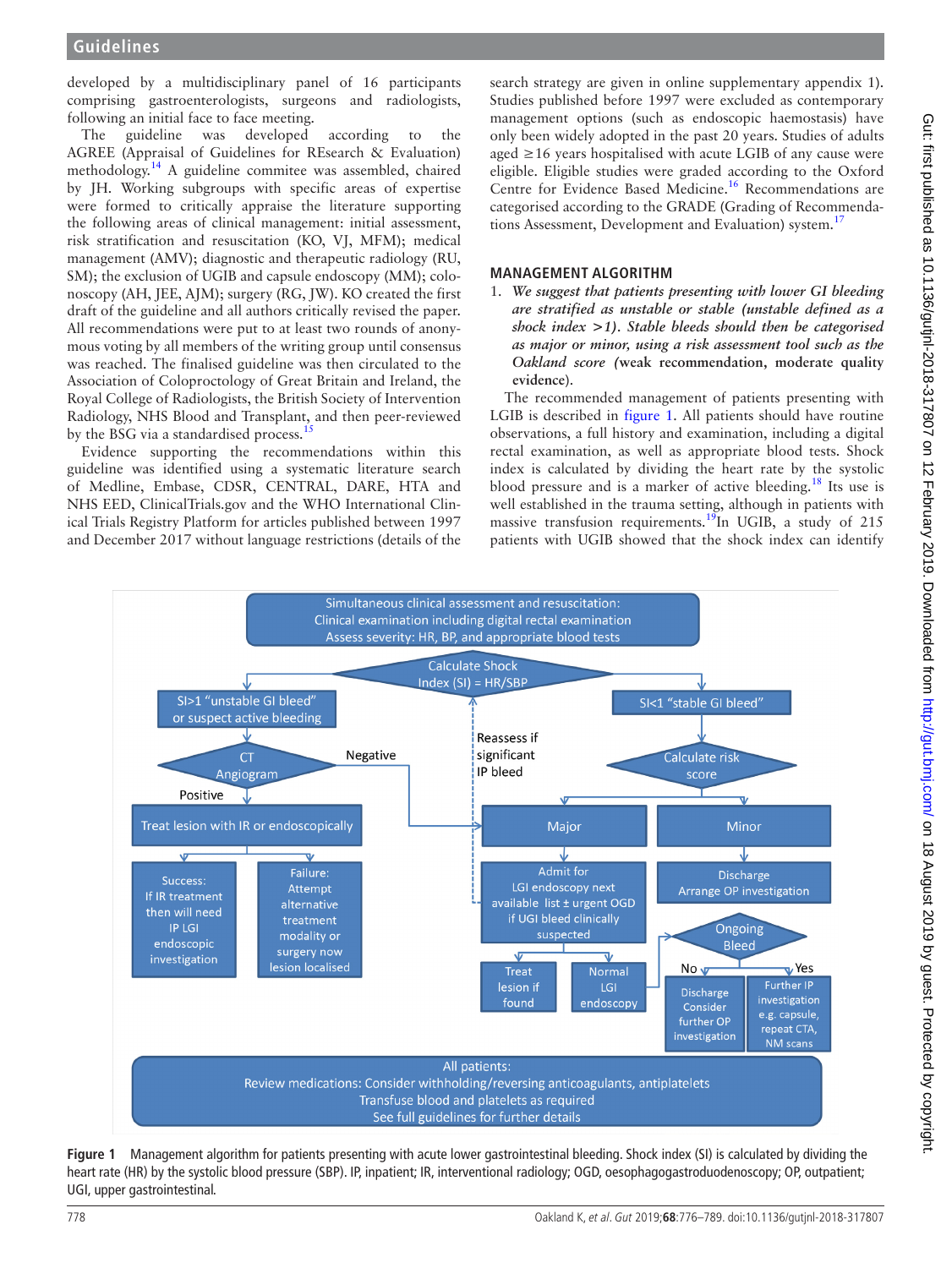patients who will require hospital-based intervention.<sup>20</sup> There are few data describing the use of the shock index in LGIB, although the recent NCEPOD report that included LGIB, found that increasing shock index was associated with mortality.<sup>5</sup> A shock index of  $\geq 1$  can also be used to predict extravasation of contrast on angiography in  $LGIB<sup>21</sup>$  and therefore may be used to identify patients with active bleeding, who are likely to benefit from CTA. As the shock index reflects simply haemodynamic instability and is easy to calculate, its use is warranted even though there are few studies describing its use in LGIB. In patients who are receiving β blockade, the shock index should be interpreted with caution. A patient with a shock index >1 is classified as having unstable LGIB.

The next management step would be to perform CTA. If there is extravasation of contrast, the source of bleeding can then be treated by embolisation or endoscopic therapy. If a patient has a shock index of  $\leq 1$ , they are less likely to have active bleeding, and can be classed as a 'stable' LGIB. A stable LGIB can then be risk assessed and classified as a major or minor bleed. A major bleed would benefit from hospital admission, whereas a minor bleed may be suitable for immediate discharge and outpatient investigation.

#### **Risk assessment**

The Oakland score is a risk assessment tool that was derived from a national audit of LGIB<sup>6</sup> and can be used to classify stable bleeds as major or minor. It is the first score that has been specif-ically designed for LGIB and externally validated.<sup>[22](#page-11-19)</sup> It comprises seven variables that are routinely measured during initial clinical assessment: age, gender, previous hospital admission with LGIB, digital rectal examination findings, heart rate, systolic blood pressure and haemoglobin (Hb, [table](#page-3-0) 1). The score is calculated by summing the individual components. A patient scoring  $\leq 8$ points at presentation has a 95% chance of safe discharge from the emergency department and is therefore classified as a minor bleed. If there are no other indications for hospital admission, a patient scoring ≤8 points can be discharged from the emergency department with outpatient follow-up. Safe discharge is characterised as the absence of all of the following: rebleeding, RBC transfusion, therapeutic intervention to control bleeding (defined as need for endoscopic, radiological or surgical haemostasis), in-hospital death (all cause) and readmission with further LGIB within 28 days.<sup>[22](#page-11-19)</sup> A patient scoring >8 points is classified as a major bleed, and is likely to benefit from hospital admission. Although the Oakland score is both internally and externally validated, it has not been tested in populations beyond the UK. Additionally, owing to the liberal use of RBC transfusion in the population used to derive the score,<sup>[6](#page-11-4)</sup> it is likely to under-report the number of patients who can be safely discharged. $^{22}$ 

In comparison with previously described risk scores for LGIB, the Oakland score has superior ability to identify patients who are at low risk of adverse outcomes. It can also predict rebleeding and the need for RBC transfusion but is inferior at predicting mortality.<sup>22</sup> The Glasgow-Blatchford score, which was designed for risk stratification in  $UGIB$ ,<sup>23</sup> has also been studied in patients with LGIB, and can identify patients at risk of adverse outcomes (rebleeding, need for RBC transfusion, in-hospital death). $^{22}$  $^{22}$  $^{22}$ It may be clinically useful when assessing the risk of adverse outcomes in patients who it is not safe to discharge.

#### **Diagnosis**

Options for diagnosing the source of bleeding include CTA, catheter mesenteric angiography and lower GI endoscopy, including

<span id="page-3-0"></span>

| <b>Predictor</b>        | Score component value |
|-------------------------|-----------------------|
| Age                     |                       |
| <40                     | $\mathbf 0$           |
| $40 - 69$               | $\mathbf{1}$          |
| $\geq 70$               | $\overline{2}$        |
| Gender                  |                       |
| Female                  | $\mathbf 0$           |
| Male                    | $\mathbf{1}$          |
| Previous LGIB admission |                       |
| <b>No</b>               | $\mathbf{0}$          |
| Yes                     | 1                     |
| <b>DRE</b> findings     |                       |
| No blood                | $\mathbf 0$           |
| <b>Blood</b>            | $\mathbf{1}$          |
| Heart rate              |                       |
| < 70                    | $\mathbf 0$           |
| $70 - 89$               | 1                     |
| $90 - 109$              | $\overline{2}$        |
| $\geq$ 110              | 3                     |
| Systolic blood pressure |                       |
| <90                     | 5                     |
| $90 - 119$              | $\overline{4}$        |
| 120-129                 | 3                     |
| 130-159                 | $\overline{2}$        |
| $\geq 160$              | $\mathbf 0$           |
| Haemoglobin (g/L)       |                       |
| < 70                    | 22                    |
| $70 - 89$               | 17                    |
| $90 - 109$              | 13                    |
| 110-129                 | 8                     |
| 130-159                 | $\overline{4}$        |
| $\geq 160$              | $\overline{0}$        |

Patients scoring ≤8, with no other indications for hospital admission are suitable for immediate discharge from Accident and Emergency and outpatient investigation. DRE, digital rectal examination; LGIB, lower gastrointestinal bleeding.

colonoscopy, flexible sigmoidoscopy and proctoscopy. Radiological or endoscopic studies of the small bowel may also be used if a source of bleeding is not found in the colorectum and has been excluded from the UGI tract.

#### **Diagnosis: colonoscopy, flexible sigmoidoscopy and proctoscopy**

2. *We recommend that patients presenting with a minor self-terminating bleed (such as those with an Oakland score ≤8 points), with no other indications for hospital admission can be discharged for urgent outpatient investigation (***strong recommendation, moderate quality evidence**).

Patients with minor bleeding who are suitable for outpatient investigation should have outpatient colonoscopy. The timing of this depends on clinical urgency and patient choice. However, as 6% of patients presenting with LGIB have an underlying bowel cancer, $^{24}$  $^{24}$  $^{24}$  endoscopy within 2 weeks is indicated in higher risk cases. This recommendation is in keeping with NICE guidance that patients aged over 50 with unexplained rectal bleeding should undergo colonoscopy within  $2$  weeks.<sup>25</sup> The operational processes required to facilitate this require consideration when implementing this as a local policy.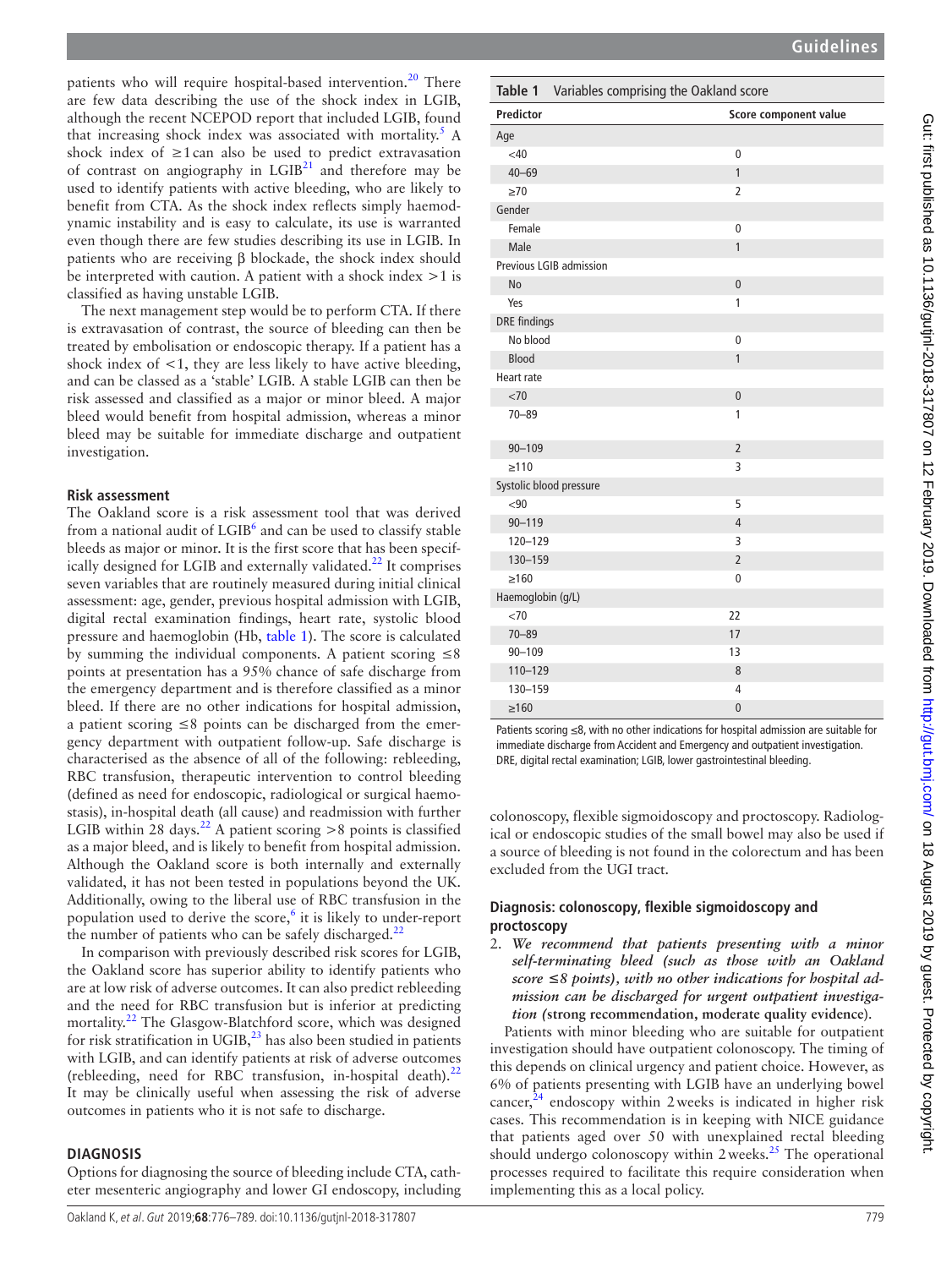In the national audit, benign anorectal conditions accounted for 1[6](#page-11-4).7% of diagnoses.<sup>6</sup> Assessment of the anal canal and rectum should therefore be undertaken in all patients presenting with LGIB, using rigid sigmoidoscopy, proctoscopy or flexible endoscopic examination. There are no robust studies directly comparing these modalities; however, the examination must permit the identification of vascular abnormalities, and Dieulafoy ulcers. If performing flexible sigmoidoscopy, useful information about haemorrhoidal disease and low rectal pathology can be obtained using retroflexion (J-manoeuvre).

#### 3. *We recommend that patients with a major bleed should be admitted to hospital for colonoscopy on the next available list***(strong recommendation, moderate quality evidence).**

Colonoscopy has been recommended as the preferred initial investigation in patients classified as a having major or minor bleed, $26$   $27$  as it has the potential for diagnosis, application of different therapeutic modalities and the ability to mark areas of pathology for potential surgical resection via tattoo injection. Colonoscopy appears to be safe, with no evidence of increased complications compared with other interventions.<sup>28-30</sup> Studies report diagnostic yields for colonoscopy of 42–90%.<sup>29-33</sup> Much of this variation is due to a lack of accepted standardisation in reporting findings and the use of presumed sources of bleeding, such as haemorrhoids and diverticulosis. A much smaller proportion of patients have *active* bleeding seen at colonoscopy, with resulting therapeutic yields being significantly lower.

There is a lack of evidence comparing colonoscopy with other modalities, including only one randomised controlled trial (RCT).[24](#page-11-21) Green *et al* randomised 100 patients to either urgent colonoscopy (within 8hours) or standard care (red cell scanning, catheter angiography or elective colonoscopy) with 50 in each group. While they reported higher diagnostic yields in those randomised to urgent colonoscopy, there were no differences between the two groups in therapeutic yield, length of hospital stay, transfusion requirements, mortality, rebleeding, intensive care admission or requirement for surgery.<sup>29</sup> This study has major limitations, including a small sample size and a control group that included a mix of elective colonoscopy, red cell scanning or angiography. A retrospective study by Nagata *et al* evaluated 223 patients hospitalised for LGIB who underwent colonoscopy within 24hours, 126 of whom had CTA within 3hours of arrival before proceeding to colonoscopy.<sup>34</sup> There was no difference in overall diagnostic yield between the groups. However, patients in the CTA/colonoscopy group had a significantly higher diagnostic rate for lesions with active bleeding, adherent clot and visible vessels, and subsequently received more haemostasis, although transfusion requirements and rebleeding rates were not affected.<sup>34</sup> The recent UK audit of LGIB reported overall diagnostic yields of 71.7% for colonoscopy and 77.0% for flexible sigmoidoscopy, although these figures almost certainly represent presumed diagnoses, such as the presence of diverticular disease, as opposed to true stigmata of recent haemorrhage.<sup>[6](#page-11-4)</sup>

As there is no clear evidence for the benefit of colonoscopy over CTA as the initial diagnostic procedure, CTA should be the preferred initial evaluation in patients who are unstable, owing to its speed of access and assessment of the entire GI tract.

#### **Timing of colonoscopy**

The optimum time to perform colonoscopy for acute LGIB remains uncertain. Only one RCT has directly compared urgent (<12hours) and elective (36–60hours) colonoscopy in this group of patients.<sup>30</sup> This trial showed no advantage with urgent colonoscopy for diagnostic or therapeutic yield, length

of hospital stay, mortality, transfusion requirements or  $cost^{30}$  $cost^{30}$  $cost^{30}$ . Evidence on timing of colonoscopy from observational studies is conflicting and nearly all studies are retrospective. One prospective study, published in abstract form, reported increased diagnostic and therapeutic yields and decreased length of stay with urgent (<24hours) colonoscopy, although there was no mortality benefit.<sup>35</sup> Four further retrospective studies have also suggested increased therapeutic yield, decreased length of stay and reduced transfusion requirements with urgent (<24hours) colonoscopy; however, none have shown any benefit in reduced mortality<sup>933 36 37</sup> and one study reported increased rebleed rates in the urgent group.<sup>[33](#page-11-29)</sup>

In contrast, two retrospective studies have not shown any benefit from urgent colonoscopy.<sup>[38 39](#page-11-30)</sup> The largest observational study was by Navaneethan *et al,* who retrospectively analysed 58296 patients admitted with LGIB in the USA using the inpatient care database.<sup>37</sup> Multivariate analysis showed that early (<24hours) colonoscopy reduced length of stay (2.9 vs 4.6 days), transfusion requirements and costs. However, there was no difference in the proportion undergoing endoscopic therapy and no difference in mortality.<sup>37</sup> Interestingly, subgroup analysis, limited to patients with a diagnosis of diverticular bleeding, showed no difference in length of stay, mortality or costs with early colonoscopy.<sup>[37](#page-11-31)</sup> A recent meta-analysis did not demonstrate any significant difference between early and delayed colonoscopy for the important clinical outcomes of rebleeding or RBC transfusion, but colonoscopy performed within 24hours was found to significantly increase diagnostic and therapeutic yield and reduce the length of stay.<sup>[24](#page-11-21)</sup> Performing colonoscopy within 24hours requires significant resources to allow safe, high-quality colonoscopy. Additionally, in many of the studies of timing of colonoscopy, many patients undergoing urgent colonoscopy were unable to tolerate oral bowel preparation, necessitating administration via a nasogastric tube.<sup>29 31</sup> As there is no clear evidence of benefit with urgent colonoscopy (<24hours) in patients presenting with acute LGIB, those who require inpatient investigation who do not have active bleeding should have an inpatient colonoscopy on the next available list.

If inpatient colonoscopy is to be performed, then patients should receive bowel preparation to enable adequate mucosal visualisation. There is limited evidence comparing bowel preparation regimens. A retrospective review comparing polyethylene glycol solution with glycerine or water enemas in patients undergoing colonoscopy for LGIB found higher diagnostic yields and reduced need for repeat colonoscopy in the polyethylene glycol group. $40$  A retrospective review of complications in patients receiving bowel preparation in LGIB reported that the most common complications were hypotension and vomiting, although no patient experienced aspiration pneumonia and volume overload.<sup>[28](#page-11-24)</sup>

#### **Diagnosis: radiology**

4. *We recommend that if a patient is haemodynamically unstable or has a shock index (heart rate/systolic BP) of >1 after initial resuscitation and/or active bleeding is suspected, CT angiography provides the fastest and least invasive means to localise the site of blood loss before planning endoscopic or radiological therapy (strong recommendation, low quality evidence).*

CTA has a reported sensitivity of 79–95%and a specificity of 95–100% $^{41}$   $^{42}$  in retrospective clinical studies of LGIB. In the national audit the diagnostic yield of CTA was 49.7%, although only 149 patients underwent this investigation.<sup>[6](#page-11-4)</sup> Experimental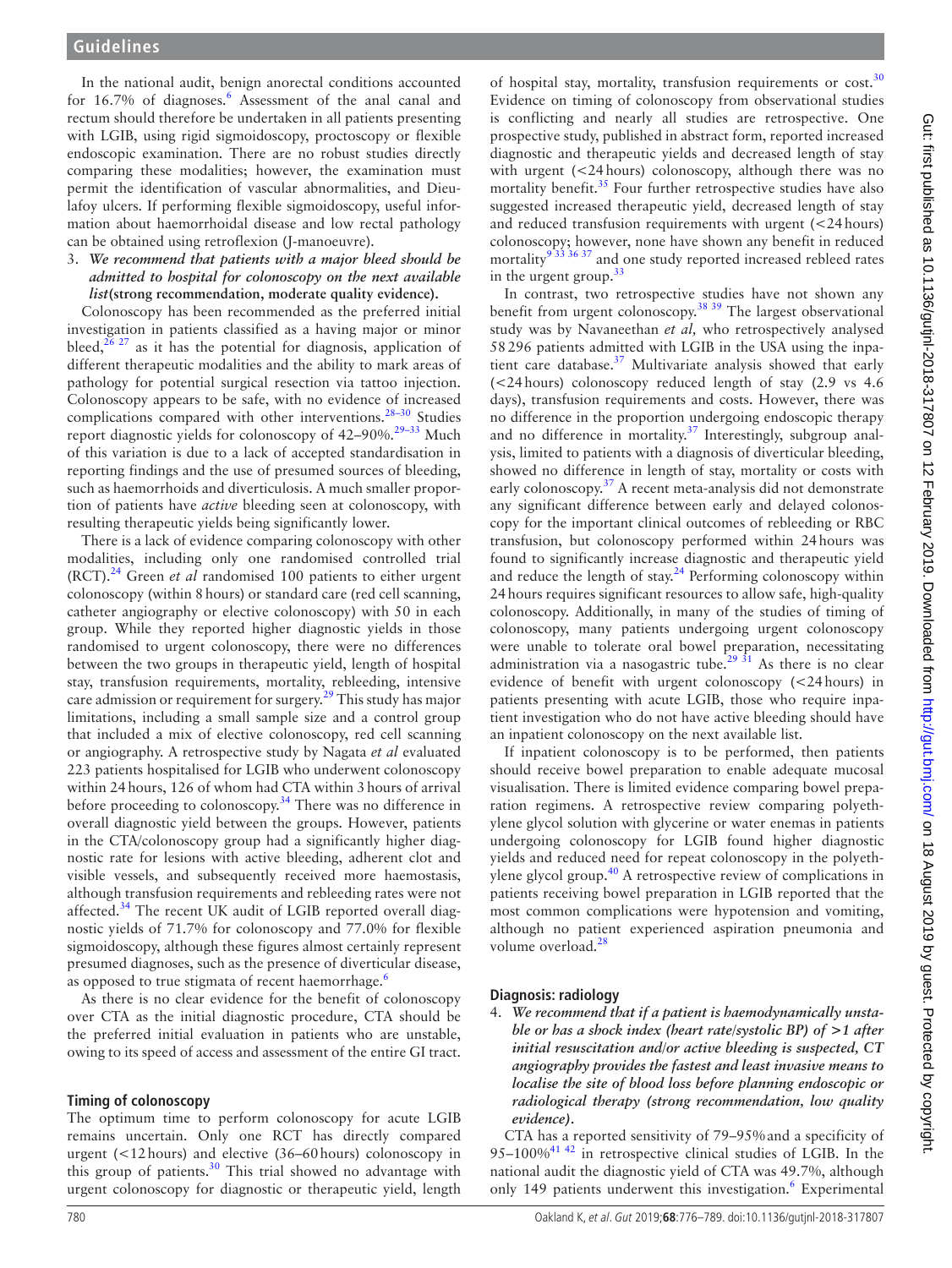studies have shown high sensitivity and specificity for the detection of bleeding if the velocity of bleeding is  $0.3-1.0$  mL/min.<sup>[43 44](#page-11-34)</sup> In keeping with this, retrospective studies have suggested a higher diagnostic yield in haemodynamically unstable patients.<sup>45 46</sup> CTA should be the first-line investigation in patients with an active LGIB (shock index of  $\geq$ 1), and should be performed in preference to a 'general contrast CT' (performed in the delayed/ portal-venous phase). By definition, all hospitals with access to abdominal CT should be able to perform CTA. CTA is preferred over colonoscopy in unstable patients as it can localise a bleeding source in the UGI tract or small bowel, is widely available, can be rapidly accessed and has no requirement for bowel preparation. As bright or dark red blood per rectum or blood mixed in with stool and haemodynamic instability may be a presentation of UGIB, senior clinical discussion should consider the appropriateness of upper GI endoscopy before proceeding directly to CTA in unstable patients. Bright red rectal bleeding may be indicative of an anorectal source of haemorrhage. Patients with this presentation should undergo direct anorectal inspection. If anoscopy and CTA do not identify the site of bleeding, a full colonoscopy should be performed to allow endoscopic visualisation of the entire lower GI tract.

Where a portal-venous phase scan alone has been performed, it may be beneficial to carry out additional imaging in the arterial phase if the patient continues to bleed. CTA may also be beneficial for preoperative planning before embolisation, surgery or interventional endoscopy. It may be of benefit for patients who have undergone intervention where the bleeding source was not localised or controlled. In patients with renal impairment or contrast allergy, the established guidelines from the Royal College of Radiologists $47$  should be followed.

#### **Diagnosis: excluding an UGI source**

5. *As LGIB associated with haemodynamic instability may be indicative of an UGIB source, we recommend that an upper endoscopy should be performed immediately if no source is identified by initial CTA. If the patient stabilises after initial resuscitation, gastroscopy may be the first investigation (***strong recommendation, low quality evidence**).

As many as 11–15% of patients suspected initially to have LGIB are ultimately found to have an UGI source.<sup>[29 30 48](#page-11-25)</sup> Findings that are suggestive of an upper GI source of bleeding are brisk rectal bleeding and haemodynamic compromise, a past medical history of peptic ulcer disease, portal hypertension, elevated blood urea/creatinine ratio and patients with risk factors for UGIB, such as the use of antiplatelet drugs.<sup>[29 30 48 49](#page-11-25)</sup> In patients with high suspicion of UGIB, gastroscopy should be performed after adequate resuscitation if the patient has stabilised. If unstable, we suggest CTA as the first investigation as discussed. The placement of a nasogastric tube in suspected UGIB is not routinely recommended: it does not reliably aid diagnosis, does not affect outcomes and is complicated in up to one-third of patients.<sup>[50 51](#page-12-2)</sup>

6. *Where indicated, catheter angiography with a view to embolisation should be performed as soon as possible after a positive CTA to maximise chances of success. In centres with a 24/7 interventional radiology service, this should be available within 60min for haemodynamically unstable patients (strong recommendation, low quality evidence).*

Data on the urgency of angiography following a positive CTA or red cell scan are limited to small retrospective studies.<sup>52 53</sup> A single-centre retrospective review of 48 cases with a positive CTA scan found that angiograms that were obtained within 90min of a positive CTA scan were eight times more likely to identify active bleeding. Any benefit of shorter times to angiography could not be examined as only 17% (8/48) were performed in under 90 min.<sup>53</sup> Similarly a case series of 120 patients with LGIB undergoing red cell scanning found that delays in performing angiography were associated with a reduced chance of demonstrating extravasation of contrast on the angiogram.<sup>52</sup> Embolisation is used to control bleeding in a number of other clinical scenarios, including major trauma, UGIB and post partum haemorrhage. There is existing guidance on the expected response times of interventional radiology (IR) teams—for instance, in major trauma. The 2015 Royal College of Radiologists Standards of Practice recommends that IR teams should be in place within 60 min of the patient's admission or 30 min of referral.<sup>[54](#page-12-5)</sup> The 2016 National Institute for Health and Care Excellence major trauma guideline recognised that while major trauma centre specification required IR access within 60min, some patients would benefit from shorter times to treatment.<sup>[55](#page-12-6)</sup> The availability of interventional radiology varies between hospitals.<sup>[4](#page-11-2)</sup> If formal angiography is to be performed, this should be as soon as possible after a positive CTA to maximise the chance of visualising the bleeding point, thereby allowing treatment. When an on-site embolisation service is provided, it should be available within 60 min for haemodynamically unstable patients.

#### **Diagnosis: subsequent investigation if no cause of bleeding is found on CTA, lower GI endoscopy or gastroscopy**

A range of additional investigations may be undertaken if imaging, upper and lower GI endoscopy are inconclusive; however, their availability varies between hospitals. Nuclear medicine may offer diagnosis where other investigations, such as CTA, angiography or colonoscopy, are negative, particularly when bleed rates are intermittent or slow.<sup>[56](#page-12-7)</sup> It offers good but variably reported sensitivity of  $60-93\%$ .<sup>57-59</sup> A single retrospective review of CTA versus red cell scintigraphy showed equal sensitivity but improved anatomical localisation with CTA.<sup>[56](#page-12-7)</sup> There is no evidence to suggest that repeat CTA may be of benefit, unless bleeding becomes more brisk. Mesenteric angiography is unlikely to be of benefit in the immediate setting, particularly in the haemodynamically stable patient. One retrospective study found that no mesenteric angiograms done within 24 hours of negative CTA were positive.<sup>[41](#page-11-33)</sup>

Video capsule endoscopy (VCE) is a non-invasive investigation that permits examination of the entire length of the small bowel in  $79-90%$  of patients.<sup>[60](#page-12-9)</sup> This modality is increasingly used in patients presenting with overt-obscure GI bleeding who have had negative adequate upper and lower GI endoscopy. Three RCTs support the use of VCE in patients with overt-obscure GI bleeding (documented blood loss, no cause found) and no source identified on upper and lower GI endoscopy, reporting a higher diagnostic yield than that of small bowel radiography, catheter angiography and push enteroscopy.<sup>61-63</sup> In several retrospective and prospective case series the diagnostic yield of VCE has been reported as 50–72% in patients with obscure overt GI bleeding, with positive findings in more than half of the cases that were negative at CTA or angiography.<sup>64-68</sup> The diagnostic yield of VCE in patients with overt bleeding appears to be highest when capsule endoscopy is performed as close as possible to the bleeding episode. If it is performed within 48hours of presentation with bleeding, the diagnostic yield may be as high as  $87-91.9\%$ ,  $69\%$  but may drop to <50% if performed beyond 3 days of presentation.<sup>[71](#page-12-13)</sup> In patients who have documented overt GI bleeding with negative high-quality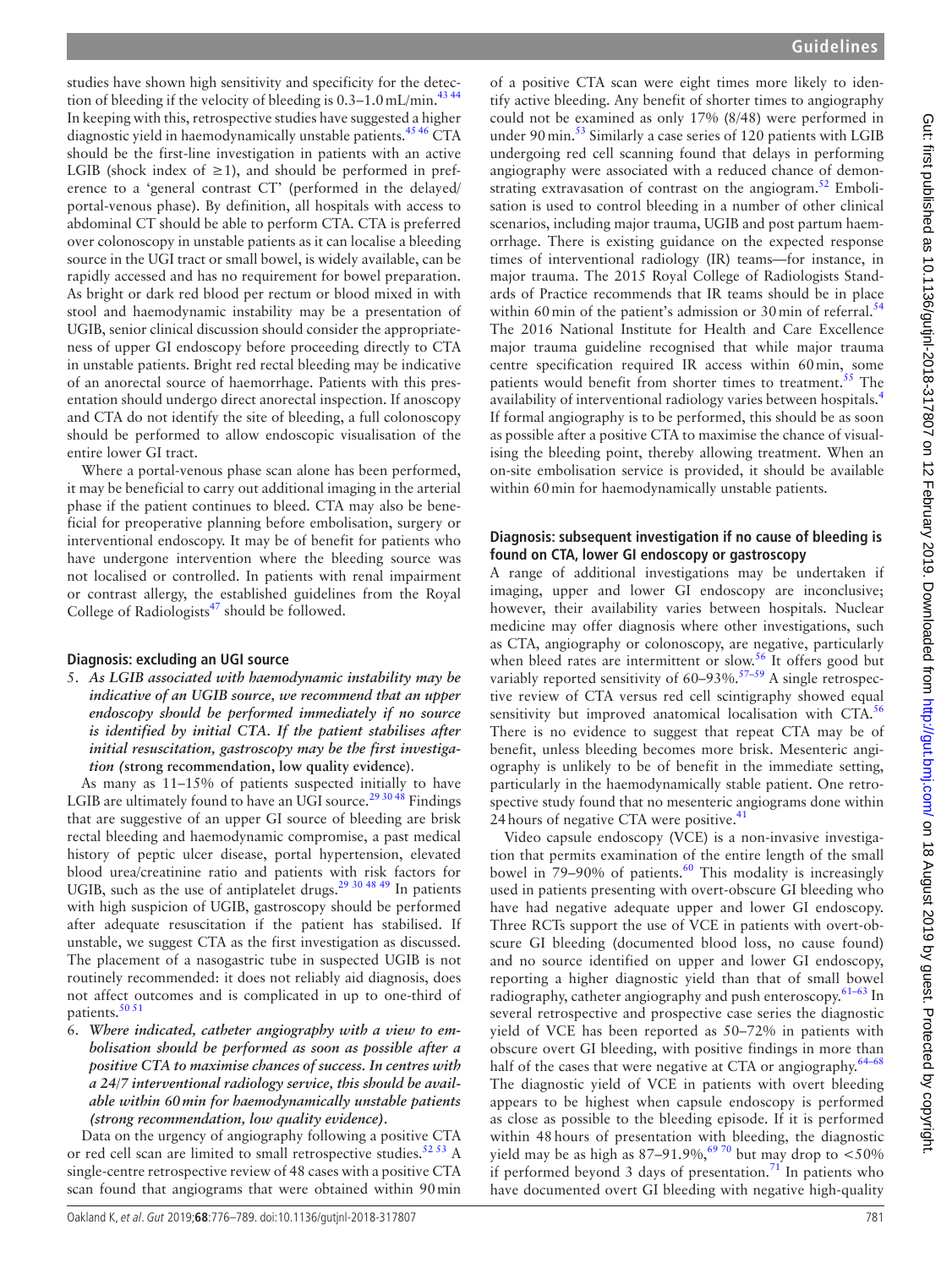upper and lower endoscopy, VCE should be the next diagnostic modality.<sup>7</sup>

Limitations of VCE include lack of therapeutic capabilities, inability to control its movement through the GI tract and difficulty in localising the lesion. A primary complication of VCE is capsule retention, occurring in 2% of patients undergoing evaluation for small bowel bleeding.<sup>73</sup>

# **Therapy**

Options for arrest of bleeding include endoscopic therapy, transcatheter mesenteric embolisation and surgery. However, most cases of LGIB will stop spontaneously.<sup>[6](#page-11-4)</sup> The primary modality for post-polypectomy bleeding is endoscopic therapy.

# **Therapy: endoscopy**

If urgent colonoscopic therapy is indicated without a known bleeding point, patients can have the colon prepared with a rapid purge using polyethylene glycol electrolyte-based solutions of 4–6 litres over 3–4hours, which may be delivered by nasogastric tube. $^{29}$  $^{29}$  $^{29}$  However, blood is a potent laxative and if the bleeding point is known to be in the distal colorectum, for example, post-polypectomy bleed or source identified in CTA, an enema and copious washing may suffice (although the use of an enema alone is described by a small, retrospective, proof of concept study).<sup>[40](#page-11-32)</sup> CO<sub>2</sub> with gas exchange should be used to reduce gas explosion risk in poorly prepared colons, and diathermy or argon plasma coagulation use should be carefully considered.

Endoscopic options for diverticular bleeding at colonoscopy include injection therapy—for example, epinephrine, endoscopic clipping (through- and over-the-scope), thermal therapies such as bipolar coagulation or argon plasma coagulation, and endoscopic band ligation, endoloops or haemostatic powders. All are reported as effective in case reports and case series. $2474-77$  No head-to-head RCTs of endoscopic therapies have been reported. A single retrospective cohort study of 66 patients from Japan compared endoscopic band ligation with endoscopic clipping.<sup>7</sup> Although, immediate haemostasis was achieved in 100% of cases with each technique, early rebleeding within 30 days occurred in 6% of patients with endoscopic band ligation versus 33% of patients with clipping.[76](#page-12-17) However, endoscopic band ligation requires removal of the scope, after marking the diverticulum with a clip, and then attachment of a banding device before re-intubation and therapy. Through-the-scope clip therapy can be delivered immediately.

As direct head-to-head comparisons between therapeutic modalities are not available for Western populations, $24$  considerations from upper GI experience may potentially guide treatment. Diverticular bleeding occurs above the rectum, and is therefore in the relatively thin-walled colon. Should perforation occur, free perforation is likely. Strategies that minimise the risk of perforation—that is, non-thermal therapies such as clipping, banding or haemostatic sprays  $+/-$  adrenaline injection, may be preferred to avoid late diathermy-induced perforation. It seems likely from upper GI experience that if epinephrine is used for haemostasis then a second modality should be applied. $3178$  As through-the-scope clips can apply therapy without the need to remove the scope, are widely available and familiar, and offer very high rates of immediate haemostasis, they are recommended either alone or after epinephrine injection. The use of haemostatic powders—for example, Hemospray (Cook Medical, Winston-Salem, North Carolina, USA), are under investigation in LGIB, $^{24}$  including for bleeding tumours, where they appear

effective.<sup>[79](#page-12-18)</sup> Other methods can be difficult to apply, however, and such sprays are not licensed for use in the lower GI tract in the UK, but are licensed in other countries for this indication.

# **Post-polypectomy bleeding**

Post-polypectomy bleeding is a discrete source of LGIB. As the source of bleeding is likely to be already known, colonoscopy as opposed to CTA should be the first line of investigation and treatment in patients who are unstable. There is no evidence to support one therapeutic modality over another in the colon for post-polypectomy bleeding; however, extrapolating from the literature on peptic ulcer bleeding in the stomach it is likely that the use of two modalities, epinephrine and one other, is sensible. Heater probe and bipolar diathermy should be used with caution and, if necessary, with reduced energy (see next section, 'Tips for endoscopic therapy in lower GI tract'). Therefore, as for diverticular bleeding, through-the-scope clips are recommended as they are widely available and familiar, either alone or after epinephrine injection. Occasionally an ulcer base related to the polypectomy, may make clips less effective and harder to apply so thermal therapy remains an option. Thermal therapy is also likely to be safer in the thicker-walled rectum below the peritoneal reflection.

# **Tips for endoscopic therapy in lower GI tract**

There is often uncertainty among endoscopists as to exact details for volumes of injection, choice of mechanical or thermal therapy and diathermy settings when performing treatment in the LGI tract or small bowel as compared with the UGI tract, with which practitioners generally have more experience. There are few data from RCTs and the availability of haemostatic equipment may vary between units; however, below is some guidance based on the expert opinion of the guideline group and the associated literature review.

- Epinephrine can be injected into the submucosa-for example, quadrantic injection of 1mL aliquots of 1:10000 epinephrine around the target to achieve initial haemostasis.<sup>3180</sup>
- Caution should be taken when using epinephrine in the rectum to avoid injection into haemorrhoidal vessels which may drain directly into the systemic circulation.
- Through-the-scope clips should be considered first-line treatment for diverticular bleeding as they are widely avail-able, rapid to deploy, low risk and clinically effective.<sup>[78](#page-12-19)</sup>
- For bipolar coagulation use lower power, less pressure and shorter pulses than in the UGI tract—for example, Gold Probe (Boston Scientific) with ERBE VIO 10–15 W, 2s pulses until vessel flattening.<sup>26 31</sup>
- Argon plasma coagulation should be used at lower gas flow rates and power—for example, ERBE VIO, 0.8 L, 30 W[.81 82](#page-12-20)

Practitioners should become familiar with the equipment in their units, and the lead of each unit should ensure that there is relevant LGI-specific local guidance available.

#### **Therapy: embolisation**

If extravasation is demonstrated on angiography, embolisation can be undertaken, although there are no direct head-to-head trials or retrospective studies of embolisation versus endoscopic therapy. Choice of treatment is therefore determined by individual patient factors, local expertise and resource availability.

Embolisation can be performed using coils, liquid agents or particles. The principal agents used are platinum coils, N-butyl cyanoacrylate and polyvinyl alcohol particles. The reported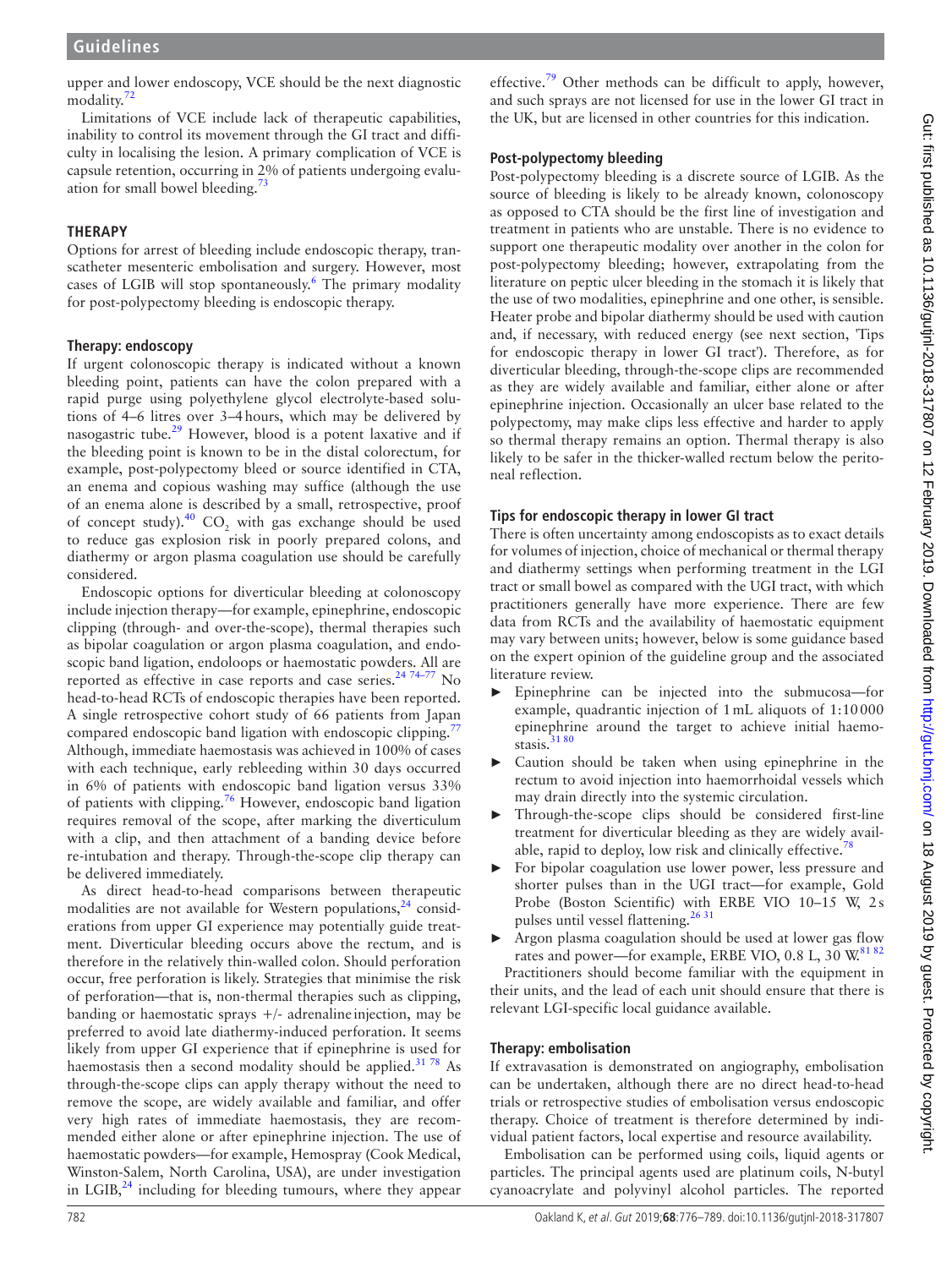technical success rates of embolisation are high, reported at 93-100%, regardless of which embolic agent is used.<sup>83-85</sup> Bowel ischaemia is the most commonly reported major complication with an incidence of 7–24%.<sup>[86–88](#page-12-22)</sup> The risk of rebleeding in the short term after embolisation varies from 10% to 50%.<sup>85 89-91</sup> There is a paucity of data on long-term rebleeding rates, but this was reported to be 25% at 2 years in one retrospective study.<sup>[92](#page-12-24)</sup>

Embolisation may be of benefit where a bleeding site is not seen on CTA, particularly in the setting of malignancy, but must be carefully balanced against a possible increased risk of complications. Evidence from a single retrospective study showed empirical embolisation for tumour bleeding had a clinical success rate of 68%, increasing to 98% in the context of acute bleeding.<sup>[93](#page-12-25)</sup> However, a further study including unspecified empiric embolisation showed only a 23% rebleeding risk but a 30-day mortality of 31% versus a mortality of 9% for embolisation where there was active extravasation.<sup>90</sup>

#### **Therapy: surgery**

7. *We recommend that no patient should proceed to emergency laparotomy unless every effort has been made to localise bleeding by radiological and/or endoscopic modalities, except under exceptional circumstances (strong recommendation, low quality evidence).*

Laparotomy for acute LGIB is undertaken when endoscopic or radiological interventional measures have failed,<sup>[6](#page-11-4)</sup> although there are some uncommon instances, such as an aortoenteric fistula, when proceeding directly to surgery may be justified. Proceeding to laparotomy without localisation of the source of the bleeding can be particularly challenging, and given the well-established risk profile of emergency surgery, should be avoided. Emergency subtotal colectomy is an effective and definitive method of treating unlocalised massive LGIB, but its associated morbidity and mortality limits its usefulness.<sup>94</sup> Even if radiological or endoscopic investigations have been undertaken preoperatively, it is advisable to perform on-table endoscopy after induction of anaesthesia, before proceeding directly to surgery.

In UGIB, the restructuring of surgical services with emergency subspecialisation was associated with reduced mortality for perforated peptic ulceration. Subspecialist experience, intraoperative decision-making, and superior postoperative care have all contributed to this improvement. Surgery should therefore ideally be performed by colorectal surgeons who are able to perform on-table colonoscopy, or in collaboration with medical endoscopists.

Surgery may also be indicated in the management of complications of endoscopic or radiological interventions. A retrospective review of 54 embolised patients reported that surgery was needed for rebleeding or ischaemic complications in 11 cases  $(20\%)$ <sup>[11](#page-11-36)</sup>

#### **Blood transfusion**

8. *We recommend that in patients who are clinically stable but may need RBC transfusion, restrictive RBC thresholds (Hb trigger 70g/L and a Hb concentration target of 70–90g/L after transfusion) should be used, unless the patient has a history of cardiovascular disease, in which case a trigger of 80g/L and a target of 100g/L should be used (***strong recommendation, low quality evidence**).

In the 2015 UK audit, 26.7% patients admitted with LGIB received RBC transfusion at some point during admission,<sup>[6](#page-11-4)</sup> although the national audit demonstrated that over 80% of these may be inappropriate or unecessary.<sup>4</sup> NICE recommends

In UGIB two recent RCTs compared restrictive and liberal RBC transfusion.<sup>[96](#page-12-29)</sup> One demonstrated increased 6-week survival and reduced rebleeding with a restrictive transfusion policy, although this effect was most notable in patients with cirrhosis and variceal bleeding.<sup>[97](#page-12-30)</sup> A cluster-randomised pilot study in a UK population of upper GI bleeds showed no improvement in clinical outcomes. $\frac{98}{9}$  $\frac{98}{9}$  $\frac{98}{9}$  However, a meta-analysis including these RCTs did demonstrate a lower risk of mortality and rebleeding with restrictive transfusion.<sup>[99](#page-12-32)</sup>

Evidence for the use of a restrictive transfusion in patients with cardiovascular disease is less conclusive. A systematic review of patients with coronary artery disease, stroke or peripheral vascular disease hospitalised with critical care needs, UGIB, or orthopaedic or vascular surgery, showed increased risk of myocardial infarction or cardiac arrest in patients allocated to a restrictive threshold.<sup>100</sup> This is relevant to LGIB given the high prevalence of cardiovascular comorbidities in patients admitted with LGIB.<sup>[6](#page-11-4)</sup> NICE recommend that for patients with acute coronary syndrome, a RBC threshold of 80g/L and a haemoglobin concentration target of 80–100g/L after transfusion should be  $used.<sup>101</sup>$  $used.<sup>101</sup>$  $used.<sup>101</sup>$ 

In contrast to RBC transfusion, platelet or fresh frozen plasma (FFP) transfusion is uncommon, and used in only 1.8% and 2.2% patients, respectively.<sup>[6](#page-11-4)</sup> Most of these components are used in major haemorrhage protocols. There are no randomised data comparing platelet or FFP thresholds in patients with LGIB. Randomised data on FFP is limited to prophylaxis of bleeding.[102](#page-13-1) One cohort study of patients undergoing cardiac surgery with excessive perioperative bleeding showed no benefit with FFP transfusion.[103](#page-13-2)

#### **DRUG THERAPY CONSIDERATIONS IN ACUTE LGIB**

Anticoagulant and antiplatelet use is common in patients presenting with LGIB.<sup>[6](#page-11-4)</sup> Most warfarin is pharmacologically reversed<sup>[4](#page-11-2)</sup> and if managed appropriately, these patients tend not to experience increased rates of rebleeding.<sup>6</sup> Predominantly the anticoagulant effect of direct oral anticoagulants (DOACs) is managed by simply withholding this medication. No drug can easily reverse the platelet dysfunction seen with antiplatelets, and these agents are mostly withheld in the acute setting of LGIB,<sup>6</sup> despite evidence of poorer cardiovascular outcomes in the long term. $104$ 

9. *We recommend interrupting warfarin therapy at presentation (weak recommendation, low quality evidence). In cases of unstable gastrointestinal haemorrhage, anticoagulation should be reversed with prothrombin complex concentrate and vitamin K (strong recommendation, moderate quality evidence). For patients with low thrombotic risk, warfarin should be restarted at 7 days after haemorrhage (strong recommendation, low quality evidence).*

Warfarin has a long half-life and its anticoagulant effect can persists for 3–5 days after discontinuation of treatment. In the context of GI bleeding, warfarin can be interrupted at presentation. It can be simply discontinued for a low-risk haemorrhage and, in addition, reversed in severe haemorrhage, with vitamin K and prothrombin complex concentrate if required.<sup>105</sup> Overall,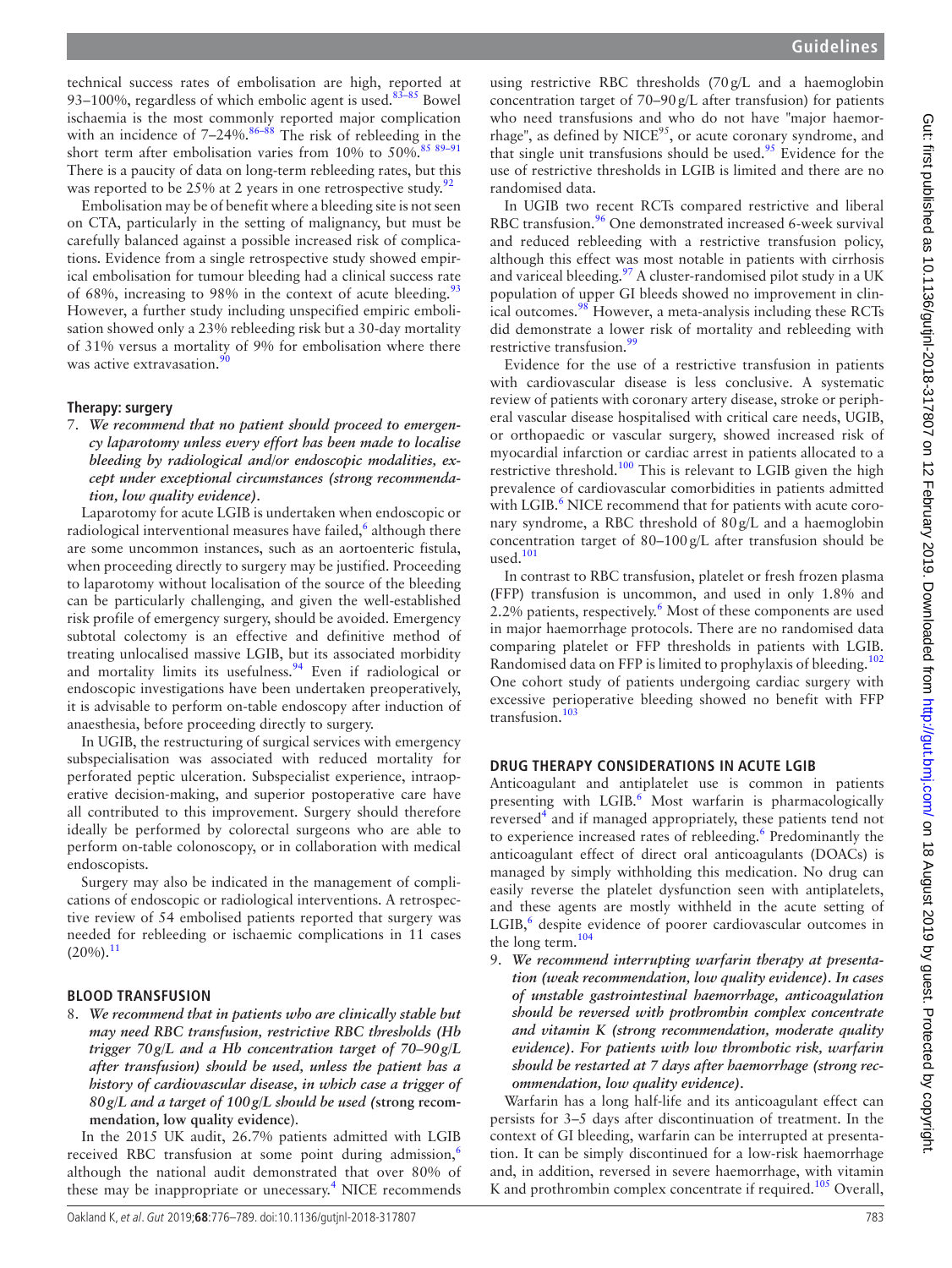there is a mortality benefit from restarting warfarin once the LGIB has stopped.<sup>[106–108](#page-13-5)</sup> A large retrospective study of patients with low thrombotic risk examined the optimum time at which to restart warfarin after GI bleeding.<sup>106</sup> If warfarin was restarted between 7 to 15 days after haemorrhage, thromboembolic events and mortality were reduced with no increase in rebleeding rates. Starting warfarin before this resulted in a twofold increase in rebleeding and a non-significant reduction in thromboembolism. Warfarin should therefore be restarted 7 days after LGIB.

10. *In patients with high thrombotic risk (ie, prosthetic metal heart valve in mitral position, atrial fibrillation with prosthetic heart valve or mitral stenosis, <3 months after venous thromboembolism), we recommend that low molecular weight heparin therapy be considered at 48hours after haemorrhage (strong recommendation, low quality evidence).*

Bridging of warfarin or DOAC therapy with low molecular weight heparin has not been tested in the setting of acute GI bleeding, but in the elective situation, in patients with low thrombotic risk, there is an increased risk of haemorrhage without reduction in thrombosis.<sup>109-111</sup> However, in a patient receiving warfarin with high thrombotic risk—for example, with a metal mitral valve, substitution of warfarin with low molecular weight heparin once the patient is haemodynamically stable with a normal international normalised ratio might be beneficial.

In patients who are receiving unfractionated heparin, discontinuation of the drug is usually adequate due to its short halflife, but in severe life-threatening haemorrhage its effects can be reversed with protamine sulfate. The anticoagulant effect of low molecular weight heparin may persist for 24hours and protamine sulfate is less effective.

- 11. *We suggest that aspirin for primary prophylaxis of cardiovascular events should be permanently discontinued (***weak recommendation, low quality evidence**).
- 12. *We recommend that aspirin for secondary prevention is not routinely stopped. If it is stopped, it should be restarted as soon as haemostasis is achieved (***strong recommendation, moderate quality evidence**).

Treatment with antiplatelet agents presents a balance of risk between the beneficial antithrombotic effects versus an increased risk of GI bleeding. Many instances of LGIB cease spontaneously, and others respond to endoscopic, radiological or surgical treatment. A myocardial infarction resulting from discontinuation of antiplatelet therapy in a patient with coronary stents may be fatal, however, and in patients at risk of cerebrovascular disease could result in permanent disability from a stroke. Some patients have relatively low risk indications for antithrombotic therapy and it may be reasonable to discontinue treatment temporarily in the event of LGIB. A recent observational study of patients with LGIB showed that in comparison with patients receiving no antiplatelet or anticoagulant drugs, those receiving a single antiplatelet agent had a threefold increase in rebleeding, although there was no associated increase in interventions to treat bleeding or mortality.<sup>[112](#page-13-7)</sup>

Aspirin irreversibly inhibits the function of platelets for their lifespan (5–7 days). Its effect on endothelial prostaglandin synthesis is, however, much shorter, and there may be benefits in temporarily stopping aspirin if severe haemorrhage occurs. In patients receiving single antiplatelet agents most rebleeding occurs within 5 days of the index event.[112](#page-13-7) The risk: benefit analysis of discontinuing aspirin is dependent on the indication for aspirin and on the severity of haemorrhage. In UGIB, the availability of emergency endoscopy and haemostasis is well established and antiplatelet therapy can be continued in

patients with high thrombotic risk.<sup>[113 114](#page-13-8)</sup> In patients receiving aspirin monotherapy for primary prevention, it may be interrupted on presentation with LGIB with little increase in the risk of thrombosis.[112](#page-13-7) Permanent discontinuation should be considered.

Patients taking aspirin for secondary prevention are at greater risk of thrombosis than those taking it for primary prevention. Studies of patients receiving long-term low-dose aspirin for secondary prevention, have shown that aspirin discontinuation is associated with a threefold increased risk of cardiovascular or cerebrovascular events, 70% occurring within 7-10 days. $115$   $116$ An RCT of patients undergoing surgery found that continuing aspirin for secondary prevention was associated with fewer major cardiac events without an increase in haemorrhage.<sup>117</sup> An RCT of aspirin continuation versus placebo in acute peptic ulcer bleeding found a statistically non-significant difference in the incidence of recurrent bleeding in the aspirin group versus placebo (10.3% vs 5%, 5.4 percentage point difference, 95% CI −3.6 to 13.4) but a significantly reduced all-cause mortality in the aspirin group (1.3% vs 12.9%, 11.6 percentage point difference,  $95\%$  CI 3.7 to 19.5).<sup>[118](#page-13-11)</sup> This was after endoscopic therapy to achieve haemostasis, and all patients received proton pump inhibitor infusions. In LGIB, an observational study of patients receiving single antiplatelet therapy demonstrated no benefit for rebleeding or mortality in withholding the drug for <5 days in comparison with continuing it.<sup>112</sup> We therefore recommend that aspirin for secondary prevention should not be routinely stopped. If it is stopped, it should be restarted as soon as haemostasis is achieved.

13. *We recommend that dual antiplatelet therapy with a P2Y12 receptor antagonist and aspirin is not routinely stopped in patients with coronary stents in situ and management should be in liaison with a cardiologist (***strong recommendation, moderate quality evidence***). In unstable haemorrhage we recommend continuing aspirin if the P2Y12 receptor antagonist is interrupted (***strong recommendation, moderate quality evidence***). P2Y12 receptor antagonist therapy should be reinstated within 5 days (***strong recommendation, moderate quality evidence**).

Dual antiplatelet therapy (DAPT) is prescribed for patients with acute coronary artery syndromes, and those with coronary artery stents and is generally recommended for 12 months following placement of drug-eluting coronary stents. Occasionally, bare metal coronary stents are sited, and DAPT is recommended for 1month, though aspirin is continued long term for both types of stents. Acute GI bleeding during DAPT is a high-risk situation, and the imperative, after adequate resuscitation, is to achieve haemostasis within the GI tract. Patients who develop LGIB while receiving DAPT have a fivefold increase in rebleeding.<sup>112</sup> In patients on DAPT with coronary stents it would be preferable to continue treatment owing to the risk of stent thrombosis, and liaison should occur with a senior cardiologist in the emergency setting. Patients with other vascular stents should also be discussed with the responsible treating physician, surgeon or interventional radiologist.

In the event of severe LGIB it may be necessary to temporarily discontinue antiplatelet therapy, but this should be limited to clopidogrel (or other P2Y12 inhibitor), and aspirin continued. The P2Y12 inhibitor should be restarted within 5 days at a maximum owing to the high risk of thrombosis after this time. This timeframe is based on a large number of studies of discontinuation of antiplatelet therapy in patients with drug-eluting stents, and represents an optimal balance between haemorrhage and thrombosis,<sup>119</sup> though it has not been tested prospectively.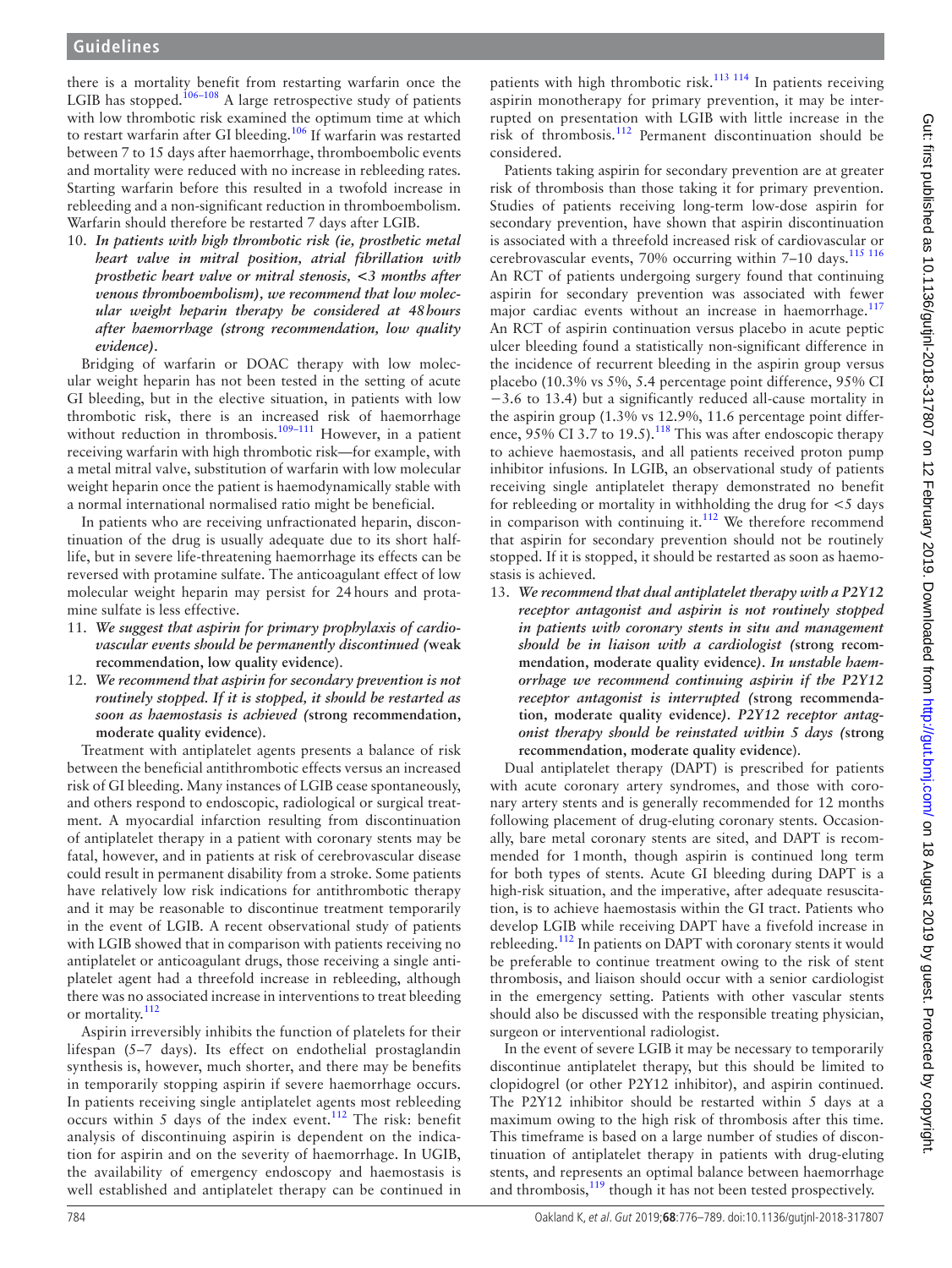If antithrombotic therapy is withheld, the timing of restarting it after LGIB is determined by the risk of rebleeding versus the risk of acute thrombosis without antithrombotic therapy. There are no randomised studies on the timing of reintroduction of antithrombotic therapy for LGIB in the immediate inpatient setting. A cohort study by Chan *et al* compared patients who continued long-term aspirin after admission with LGIB, versus those who discontinued it. The latter group had fewer rebleeding events, but significantly more cardiovascular events and deaths.<sup>[104](#page-13-3)</sup> This is in keeping with the cohort study by Oakland *et al* on a short interruption of antiplatelet therapy.<sup>[112](#page-13-7)</sup>

14. *We recommend interrupting direct oral anticoagulant therapy at presentation (***strong recommendation, low quality evidence***). We recommend considering treatment with inhibitors such as idarucizumab or andexanet for life-threatening haemorrhage on direct oral anticoagulants (***strong recommendation, moderate quality evidence***). We suggest restarting DOAC treatment at a maximum of 7 days after haemorrhage (***weak recommendation, very low quality evidence**).

DOACs have a rapid onset of action, and full anticoagulant activity is established within 3hours of the first dose. They have relatively short half-lives, but these will be prolonged in renal failure, particularly for dabigatran. In most cases of LGIB it is sufficient to withhold the drug, resuscitate the patient and wait for the anticoagulant effects to dissipate.<sup>112</sup> Severe GI bleeding with DOACs is challenging to manage and advice should be sought from a haematologist. Vitamin K, FFP or protamine sulfate are ineffective. Prothrombin complex concentrate reverses the anticoagulant effect of rivaroxaban, but not dabigatran, in healthy volunteers<sup>120</sup> but this has not been tested in acute GI bleeding. Haemodialysis might be of some benefit in dabigatran patients with severe life-threatening haemorrhage. Fortunately, an antidote for dabigatran, idarucizumab, $121$  is now licensed for this situation, and adexanet is available for the anti-factor Xa inhibi-tors.<sup>[122](#page-13-15)</sup> Other antidotes are in development.<sup>[122 123](#page-13-15)</sup>

DOAC reintroduction will result in rapid re-anticoagulation, and this should be considered when planning the timing of this. Patients with a history of atrial fibrillation will be at relatively low risk of thrombosis after temporary DOAC discontinuation but this may be greater in a patient who has had a recent stroke. Restarting DOAC at 7days after haemorrhage would seem reasonable in most cases based on experience with warfarin. In a patient at high risk of rebleeding, anticoagulation with warfarin may be preferable to DOAC therapy owing to the more effective and rapid reversal of anticoagulation that is possible with warfarin. Patients who develop LGIB while receiving antiplatelet or anticoagulant drugs may have valid concerns about interrupting these drugs. Where there is clinical equipoise about this, the lead clinician for GI bleeding should liaise with the clinician who has initiated this treatment.

#### **Antifibrinolytic drugs**

Tranexamic acid improves mortality from trauma when given intravenously in the acute setting, $124$  and has therefore been incorporated into the massive transfusion protocols in many hospitals. There is some evidence for its benefit in acute GI bleeding. Several trials of tranexamic acid in UGIB have been carried out,<sup>[125](#page-13-17)</sup> which on pooled analysis showed a 40% risk reduction in mortality.<sup>126</sup> However, this treatment benefit for mortality was no longer apparent when the analysis was limited to trials at low risk of bias. Furthermore, the studies were considered historic and before the routine use of high-dose acid suppression and

endoscopic therapy, and thus their extrapolation to modern day care is uncertain. Studies have been too small to assess the effect of tranexamic acid on thromboembolic events in the context of GI bleeding. At this time we suggest that use of tranexamic acid in acute LGIB is confined to clinical trials, pending the results of the HALT-IT trial.<sup>127</sup>

#### **Organisation of services**

- 15. *All hospitals should have a GI bleeding lead and agreed pathways for the management of acute LGIB (***good practice statement**).
- 16. *We recommend that all hospitals that routinely admit patients with LGIB should have access to 7/7 on-site colonoscopy and the facilities to provide endoscopic therapy (good practice statement*).
- 17. *We recommend that all hospitals that routinely admit patients with LGIB should have access to 24/7 interventional radiology either on site, or via a formalised referral pathway to another hospital (good practice statement).*

The 2015 NCEPOD report recommended that 'the traditional separation of care for GI bleeding in hospitals should stop'. All acute hospitals should have a lead clinician who is responsible for local integrated care pathways for both upper and lower GI bleeding and their clinical governance, including identifying named consultants, ideally gastroenterologists, who would be responsible for the emergency and ongoing care of all major GI bleeds.<sup>5</sup> Given the complexity of care required by this heterogeneous group of patients, we support this recommendation; however, it is realised that many local factors exist that will not make the same model of care suitable for all hospitals. It is strongly recommended that every hospital has a clinical lead for gastrointestinal bleeding who is responsible for the integrated implementation of care and the monitoring of key performance indicators.

In their 2015 report, NCEPOD recommended that 'patients with any acute GI bleed should only be admitted to hospitals with 24/7 access to on-site endoscopy, IR (on site or covered by a formal network), on-site abdominal surgery, on-site critical care and anaesthesia.<sup>[5](#page-11-3)</sup> The provision of these services requires the availability of appropriately trained staff and specialist equipment. The 2015 national LGIB audit examined organisational compliance with this standard, finding that 73% hospitals were able to provide 24/7 access to lower GI endoscopy, 55% 24/7 on-site or networked IR and 99% critical care and emergency abdominal surgery.[4](#page-11-2)

# **Lower GI endoscopy**

In this guideline, we recommend that patients with major bleeding should undergo inpatient colonoscopy on the next available list. The 2015 audit found that only 57% hospitals had defined emergency slots on their endoscopy lists that could be used for LGIB.<sup>[4](#page-11-2)</sup> Endoscopy departments may therefore need to consider the extra capacity required to support this recommendation. Evidence does not support the need to routinely perform colonoscopy for LGIB within 12 or 24hours; however, it may be appropriate to occasionally perform colonoscopy with a view to providing treatment over a weekend rather than waiting for the next available service list.

# **Interventional radiology (IR)**

Nationally there is considerable variation in the provision of IR, ranging from 2[4](#page-11-2)/7 on-site access to 'no arrangements in place.<sup>4</sup> A retrospective review of 99415 hospitalisations for diverticular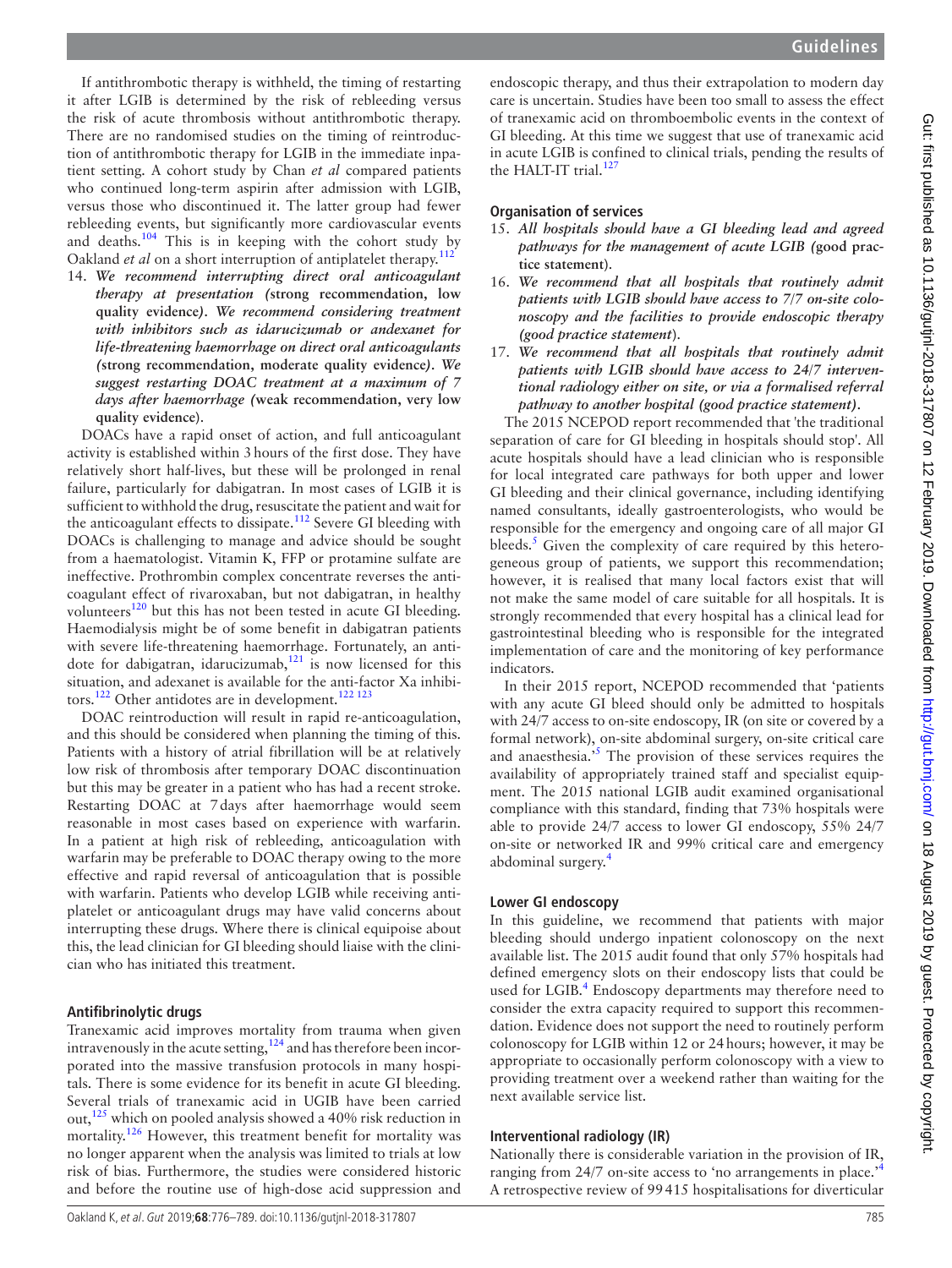LGIB found that the need to transfer was independently associated with mortality.[128](#page-13-20) Hospitals without 24/7 on-site IR should therefore have a formalised referral pathway to another provider, with details of the specialty of the receiving team and patient transfer services.

# **Surgery**

In the UK mortality from laparotomy is between 3.6% and 41.7%, and consultant presence in theatre varies.<sup>129</sup> Acute care surgery models as well as centralised units and hospitals with dedicated emergency operating rooms, access to radiology and intensive care facilities are all factors associated with improved clinical and financial outcomes in the delivery of emergency general surgery. There is, however, no consensus on the elements that constitute an ideal acute care surgery model and how it can be introduced into current surgical practice.<sup>130</sup>

# **Cost effectiveness**

The treatment algorithm proposed in this guideline [\(figure](#page-2-0) 1) focuses the use of resources towards unstable patients. In the national audit, shocked patients accounted for only 2.3% of all admissions.<sup>[6](#page-11-4)</sup> Early intervention is cost effective as it is likely to be associated with reduced need for supportive treatments, such as RBC transfusion and a reduced l length of stay.

We recommend that patients with major bleeding receive colonoscopy on the next available inpatient list. Currently, only 25% of admitted patients undergo lower GI endoscopy and a further 30% will have an outpatient flexible sigmoidoscopy or colonoscopy.[6](#page-11-4) The national incidence of LGIB requiring hospital admission is estimated to be 21 120 cases a year.<sup>[6](#page-11-4)</sup> Performing lower GI endoscopy on the 45% of these who are not currently receiving these interventions will equate to an additional 9500 lower GI endoscopies nationally, or 66 per NHS hospital per year, or five per month. This additional cost should be offset by the increased identification of patients who do not need acute admission. In the national audit, the average length of stay of patients with an Oakland score  $\leq 8$ was 4 days.<sup>[22](#page-11-19)</sup> An additional cost saving can be made by avoiding unnecessary transfusion, which accounts for as many as 80% of RBC transfusions.[4](#page-11-2)

# **Key performance indicators**

Both the NECPOD report and NHSBT audit found deficiencies in the provision of 24/7 colonoscopy and IR.<sup>45</sup> Hospitals that routinely admit patients with LGIB should audit their access to upper and lower GI endoscopy, CTA, catheter angiography and embolisation, particularly in the out of hours setting. Key performance indicators should also include waiting times for inpatient colonoscopy and flexible sigmoidoscopy and the length of time between performance of CTA and catheter angiography. A case review of any patient proceeding to laparotomy for haemorrhage control should be undertaken, focusing on the use and findings of preoperative diagnostics to establish whether surgery might have been avoided.

Given the high proportion of RBC transfusions in patients with LGIB that may be deemed inappropriate, $4$  all hospitals should regularly audit the use of blood transfusion, including the appropriateness of Hb triggers, thresholds and volume of blood transfusions. All patients who are unstable, or meet the criteria for a major bleed should have a rebleed plan documented in their medical notes. This should be audited regularly.

# **Limitations**

The evidence base for the management of LGIB is incomplete and inferior compared with that which is available for UGIB. In particular, there are few RCTs comparing approaches to diagnosis or management. Using GRADE methodology many of our recommendations are STRONG despite WEAK evidence. It is worth considering the criteria that GRADE advises for a 'strong recommendation'. From a clinician's perspective a STRONG recommendation implies that 'most patients should receive the recommended course of action'[.17](#page-11-14) From a patient's perspective, 'most people in your situation would want the recommended course of action and only a small proportion would not'.<sup>[17](#page-11-14)</sup> GRADE permits strong recommendations to be made when the quality of evidence is low if there is a suggestion of benefit in a life-threatening situation.<sup>[131](#page-13-23)</sup> We believe that the guideline recommends prompt and accurate diagnosis and management, fulfilling these criteria despite the quality of empirical evidence available for investigation of such a difficult subject.

# **Conclusions and suggestions for future research**

Future research should compare the efficacy of mesenteric embolisation with endoscopic therapy in major bleeds, as a priority. There is a lack of RCTs comparing haemostatic techniques in the colon, limiting the recommendations that can be made in this guideline. Studies that do exist tend not to include Western populations. This gap in the evidence base should be addressed. To aid initial assessment of bleed severity, we recommend the use of the Oakland score as a method of predicting clinical risk. This score was developed from one of the largest prospective databases of LGIB and externally validated, but has not been further validated beyond a study environment. Further external validation studies should be undertaken, and as the score has a high specificity, some patients who might be safely discharged immediately, may currently be identified as requiring admission. Further studies to determine the optimal score threshold for safe discharge are required. In the future the ideal risk score would be valid in both upper and lower GI bleeding, to enable coordination of care. As such, the development of a unifying risk score should be a research priority. Similarly, further iterations of this guideline should include both upper and lower GI bleeding in order to discourage the separation of these patients in the future. Increasing numbers of patients are receiving combination antiplatelet therapy or DOACs. No data are available on the optimum time to restart these medications should they be stopped, and studies to answer this question are urgently required.

#### **Author affiliations**

- <sup>1</sup> London Digestive Centre, HCA Healthcare UK, London, UK
- <sup>2</sup>Clinical Effectiveness Unit, Royal College of Surgeons, London, UK
- <sup>3</sup> Translational Gastroenterology Unit, Experimental Medicine Division, Nuffield
- Department of Clinical Medicine, John Radcliffe Hospital, Oxford, UK
- 4 Department of Colorectal Surgery, Oxford University Hospitals NHS Foundation Trust, Oxford, UK
- 5 St Mark's Hospital, London, UK
- 6 Robarts Clinical Trials, Inc., London, Ontario, Canada
- <sup>7</sup> Medicine and Epidemiology and Biostatistics, University of Western Ontario, London,
- Ontario, Canada
- <sup>8</sup>Department of Radiology, Leeds General Infirmary, Leeds, UK
- <sup>9</sup>Department of Gastroenterology, Hutt Valley District Health Board, Lower Hutt, New Zealand
- <sup>0</sup>Gastroenterology, Glasgow Royal Infirmary, Glasgow, UK
- <sup>11</sup>NHS Blood and Transplant, Oxford, UK
- <sup>12</sup>Division of Gastroenterology, Ulster Hospital, Dundonald, UK <sup>13</sup>Department of Interventional Radiology, Oxford University Hospitals NHS
- Foundation Trust, Oxford, UK
- 14Gastroenterology, New Cross Hospital, Wolverhampton, UK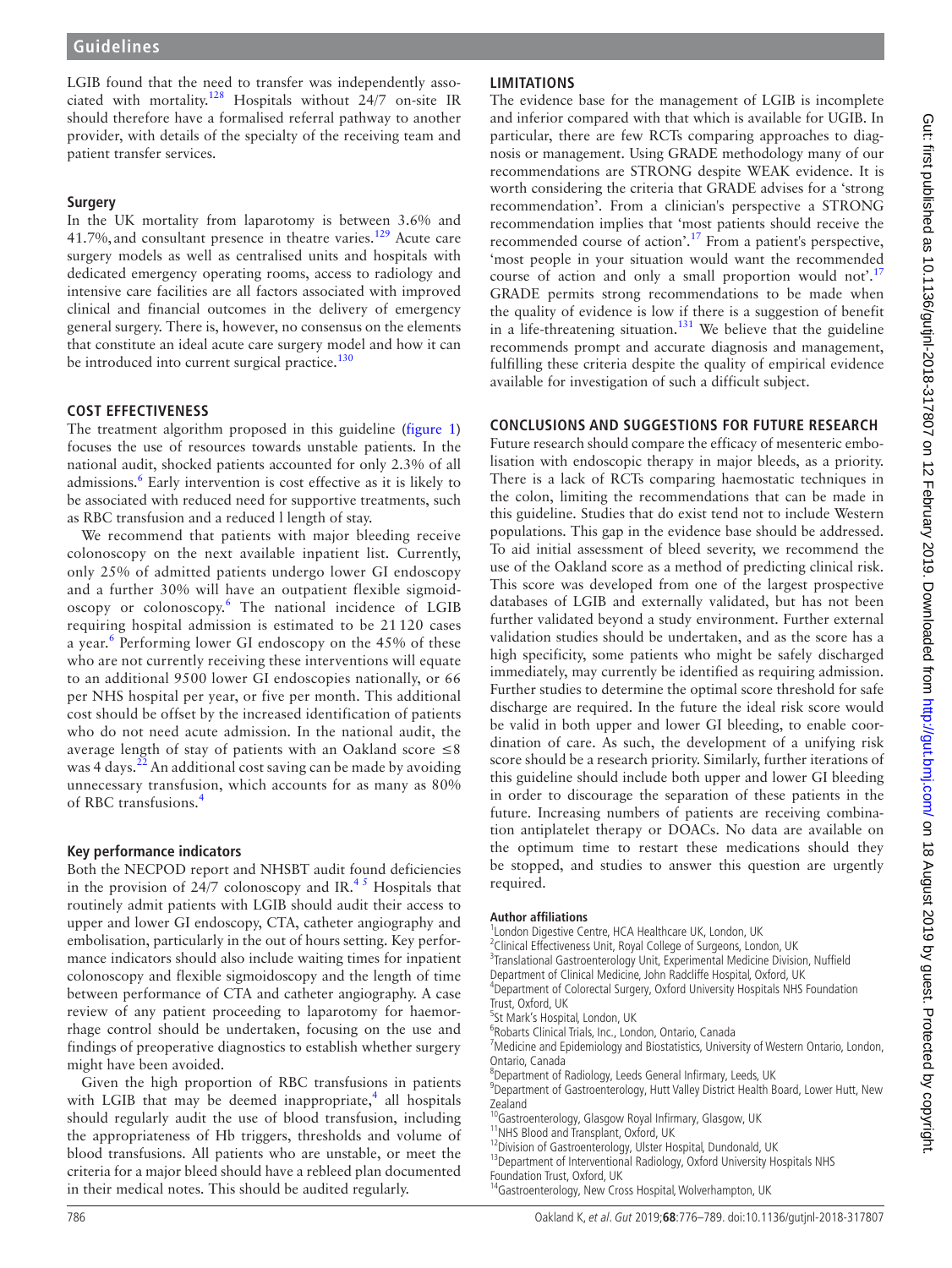<sup>15</sup>Department of Colorectal Surgery, Addenbrooke's Hospital, Cambridge, UK <sup>16</sup>British Society of Gastroenterology, London, UK <sup>17</sup>Department of Surgery and Cancer, Imperial College, London, UK

**Acknowledgements** We thank our colleague Carolyn Doree (NHS Blood and Transplant) for designing the literature review search strategy.

**Contributors** Working subgroups with specific areas of expertise were formed to critically appraise the literature supporting the following areas of clinical management: initial assessment, risk stratification and resuscitation (KO, VJ, MFM); medical management (AMV); diagnostic and therapeutic radiology (RU, SM); the exclusion of upper gastrointestinal bleeding and capsule endoscopy (MM); colonoscopy (AH, JEE, AJM); surgery (RG, JW). KO created the first draft of the guideline and all authors critically revised the paper.

**Funding** KO was supported by funding from NHS Blood and Transplant, Bowel Disease Research Foundation and a research fellowship from the Royal College of Surgeons of England. JEE was supported by the National Institute for Health Research (NIHR) Oxford Biomedical Research Centre (BRC).

**Disclaimer** The views expressed are those of the author(s) and not necessarily those of the NHS, the NIHR or the Department of Health.

**Competing interests** JEE is a member of the Clinical Advisory Board for Lumendi and has received support for departmental research from Olympus; AJM participates in training courses and is on the advisory boards for Cook, Boston Scientific, Vifor, Ferring, Shire and Abbvie; AMV has received fees from Olympus for educational presentations; MFM is on the editorial board for Transfusion Medicine Reviews for which he receives an annual fee and KO has received editorial fees for reviews on the same topic.

**Patient consent for publication** Not required.

**Provenance and peer review** Not commissioned; externally peer reviewed.

**Open access** This is an open access article distributed in accordance with the Creative Commons Attribution Non Commercial (CC BY-NC 4.0) license, which permits others to distribute, remix, adapt, build upon this work non-commercially, and license their derivative works on different terms, provided the original work is properly cited, appropriate credit is given, any changes made indicated, and the use is non-commercial. See: <http://creativecommons.org/licenses/by-nc/4.0/>.

#### **References**

- <span id="page-11-0"></span>1 Lanas A, García-Rodríguez LA, Polo-Tomás M, et al. Time trends and impact of upper and lower gastrointestinal bleeding and perforation in clinical practice. Am J [Gastroenterol](http://dx.doi.org/10.1038/ajg.2009.164) 2009;104:1633–41.
- <span id="page-11-10"></span>2 Hreinsson JP, Gumundsson S, Kalaitzakis E, et al. Lower gastrointestinal bleeding: incidence, etiology, and outcomes in a population-based setting. Eur J Gastroenterol [Hepatol](http://dx.doi.org/10.1097/MEG.0b013e32835948e3) 2013;25:37–43.
- <span id="page-11-1"></span>3 Newman J, Fitzgerald JE, Gupta S, et al. Outcome predictors in acute surgical admissions for lower gastrointestinal bleeding. [Colorectal Dis](http://dx.doi.org/10.1111/j.1463-1318.2011.02824.x) 2012;14:1020–6.
- <span id="page-11-2"></span>4 National Comparative Audit of Blood Transfusion. National comparative audit of lower gastrointestinal bleeding and the use of blood. 2016. [www.hospital.blood.co.](www.hospital.blood.co.uk) [uk](www.hospital.blood.co.uk)
- <span id="page-11-3"></span>5 National Confidential Enquiry into Patient Outcomes and Death. Time to get control? National Confidential Enquiry into Patient Outcomes and Death. 2015. [www.](www.ncepod.org.uk) [ncepod.org.uk](www.ncepod.org.uk)
- <span id="page-11-4"></span>6 Oakland K, Guy R, Uberoi R, et al. Acute lower GI bleeding in the UK: patient characteristics, interventions and outcomes in the first nationwide audit. [Gut](http://dx.doi.org/10.1136/gutjnl-2016-313428) 2018;67:654–62.
- 7 Strate LL, Ayanian JZ, Kotler G, et al. Risk factors for mortality in lower intestinal bleeding. [Clin Gastroenterol Hepatol](http://dx.doi.org/10.1016/j.cgh.2008.03.021) 2008;6:1004-10. quiz 955
- <span id="page-11-5"></span>8 Wheat CL, Strate LL. Trends in hospitalization for diverticulitis and diverticular bleeding in the United States From 2000 to 2010. [Clin Gastroenterol Hepatol](http://dx.doi.org/10.1016/j.cgh.2015.03.030) 2016;14:96–103.
- <span id="page-11-6"></span>Strate LL, Orav EJ, Syngal S. Early predictors of severity in acute lower intestinal tract bleeding. [Arch Intern Med](http://dx.doi.org/10.1001/archinte.163.7.838) 2003;163:838–43.
- <span id="page-11-7"></span>10 Carson JL, Guyatt G, Heddle NM, et al. Clinical practice guidelines from the AABB: red blood cell transfusion thresholds and storage. [JAMA](http://dx.doi.org/10.1001/jama.2016.9185) 2016;316:2025-35.
- <span id="page-11-36"></span>11 Köhler G, Koch OO, Antoniou SA, et al. Relevance of surgery after embolization of gastrointestinal and abdominal hemorrhage. [World J Surg](http://dx.doi.org/10.1007/s00268-014-2570-7) 2014;38:2258-66.
- <span id="page-11-8"></span>12 Ozdil B, Akkiz H, Sandikci M, et al. Massive lower gastrointestinal hemorrhage secondary to rectal hemorrhoids in elderly patients receiving anticoagulant therapy: case series. [Dig Dis Sci](http://dx.doi.org/10.1007/s10620-009-1043-6) 2010;55:2693-4.
- <span id="page-11-9"></span>13 Hochter W, Weingart J, Kuhner W, et al. Angiodysplasia in the colon and rectum. Endoscopic morphology, localisation and frequency. Endoscopy 1985;17:182–5.
- <span id="page-11-11"></span>14 Brouwers MC, Kerkvliet K, Spithoff K. AGREE Next Steps Consortium. The AGREE Reporting Checklist: a tool to improve reporting of clinical practice guidelines. **[BMJ](http://dx.doi.org/10.1136/bmj.i1152)** 2016;352:i1152.
- <span id="page-11-12"></span>15 Tham TC, Gleeson D, Greenfield SM, et al. British Society of Gastroenterology policy and processes for the development of guidelines. [Gut](http://dx.doi.org/10.1136/gutjnl-2015-309164) 2015;64:1184-5.
- <span id="page-11-13"></span>16 Oxford Centre for Evidence Based Medicine. Levels of evidence. Oxford University. 2009. [https://www.cebm.net/2009/06/oxford-centre-evidence-based-medicine](https://www.cebm.net/2009/06/oxford-centre-evidence-based-medicine-levels-evidence-march-2009/)[levels-evidence-march-2009/](https://www.cebm.net/2009/06/oxford-centre-evidence-based-medicine-levels-evidence-march-2009/)
- <span id="page-11-14"></span>17 Atkins D, Best D, Briss PA, et al. Grading quality of evidence and strength of recommendations. [BMJ](http://dx.doi.org/10.1136/bmj.328.7454.1490) 2004;328:1490.
- <span id="page-11-15"></span>18 Olaussen A, Blackburn T, Mitra B, et al. Review article: shock index for prediction of critical bleeding post-trauma: a systematic review. [Emerg Med Australas](http://dx.doi.org/10.1111/1742-6723.12232) 2014;26:223–8.
- <span id="page-11-16"></span>19 Rossaint R, Bouillon B, Cerny V, et al. The European guideline on management of major bleeding and coagulopathy following trauma: fourth edition. [Crit Care](http://dx.doi.org/10.1186/s13054-016-1265-x) 2016;20:100.
- <span id="page-11-17"></span>20 Rassameehiran S, Teerakanok J, Suchartlikitwong S, et al. Utility of the shock index for risk stratification in patients with acute upper gastrointestinal bleeding. South [Med J](http://dx.doi.org/10.14423/SMJ.0000000000000729) 2017;110:738–43.
- <span id="page-11-18"></span>21 Nakasone Y, Ikeda O, Yamashita Y, et al. Shock index correlates with extravasation on angiographs of gastrointestinal hemorrhage: a logistics regression analysis. [Cardiovasc Intervent Radiol](http://dx.doi.org/10.1007/s00270-007-9131-5) 2007;30:861–5.
- <span id="page-11-19"></span>22 Oakland K, Jairath V, Uberoi R, et al. Derivation and validation of a novel risk score for safe discharge after acute lower gastrointestinal bleeding: a modelling study. [Lancet Gastroenterol Hepatol](http://dx.doi.org/10.1016/S2468-1253(17)30150-4) 2017;2:635–43.
- <span id="page-11-20"></span>23 Blatchford O, Murray WR, Blatchford M. A risk score to predict need for treatment for upper gastrointestinal haemorrhage. [The Lancet](http://dx.doi.org/10.1016/S0140-6736(00)02816-6) 2000;356:1318-21.
- <span id="page-11-21"></span>24 Oakland K, Isherwood J, Lahiff C, et al. Diagnostic and therapeutic treatment modalities for acute lower gastrointestinal bleeding: a systematic review. [Endosc Int](http://dx.doi.org/10.1055/s-0043-117958)  [Open](http://dx.doi.org/10.1055/s-0043-117958) 2017;5:E959–73.
- <span id="page-11-22"></span>25 National Institute for Health and Care Excellence. Guideline NG12: Suspected cancer: recognition and referral. 2015 <www.nice.org.uk>
- <span id="page-11-23"></span>26 Pasha SF, Shergill A, Acosta RD, et al. The role of endoscopy in the patient with lower GI bleeding. [Gastrointest Endosc](http://dx.doi.org/10.1016/j.gie.2013.10.039) 2014;79:875–85.
- 27 Strate LL, Gralnek IM. ACG clinical guideline: management of patients with acute lower gastrointestinal bleeding. [Am J Gastroenterol](http://dx.doi.org/10.1038/ajg.2016.155) 2016;111:755
- <span id="page-11-24"></span>28 Niikura R, Nagata N, Shimbo T, et al. Adverse events during bowel preparation and colonoscopy in patients with acute lower gastrointestinal bleeding compared with elective non-gastrointestinal bleeding. [PLoS One](http://dx.doi.org/10.1371/journal.pone.0138000) 2015;10:e0138000.
- <span id="page-11-25"></span>29 Green BT, Rockey DC, Portwood G, et al. Urgent colonoscopy for evaluation and management of acute lower gastrointestinal hemorrhage: a randomized controlled trial. [Am J Gastroenterol](http://dx.doi.org/10.1111/j.1572-0241.2005.00306.x) 2005;100:2395-402.
- <span id="page-11-27"></span>30 Laine L, Shah A. Randomized trial of urgent vs. elective colonoscopy in patients hospitalized with lower GI bleeding. [Am J Gastroenterol](http://dx.doi.org/10.1038/ajg.2010.277) 2010;105:2636-41. quiz 42.
- <span id="page-11-35"></span>31 Jensen DM, Machicado GA, Jutabha R, et al. Urgent colonoscopy for the diagnosis and treatment of severe diverticular hemorrhage. [N Engl J Med Overseas Ed](http://dx.doi.org/10.1056/NEJM200001133420202) 2000;342:78–82.
- 32 Strate LL, Syngal S. Timing of colonoscopy: impact on length of hospital stay in patients with acute lower intestinal bleeding. [Am J Gastroenterol](http://dx.doi.org/10.1111/j.1572-0241.2003.07232.x) 2003;98:317–22.
- <span id="page-11-29"></span>33 Nagata N, Niikura R, Sakurai T, et al. Safety and effectiveness of early colonoscopy in management of acute lower gastrointestinal bleeding on the basis of propensity score matching analysis. [Clin Gastroenterol Hepatol](http://dx.doi.org/10.1016/j.cgh.2015.10.011) 2016;14:558-64.
- <span id="page-11-26"></span>34 Nagata N, Niikura R, Aoki T, et al. Role of urgent contrast-enhanced multidetector computed tomography for acute lower gastrointestinal bleeding in patients undergoing early colonoscopy. [J Gastroenterol](http://dx.doi.org/10.1007/s00535-015-1069-9) 2015;50:1162-72.
- <span id="page-11-28"></span>35 Rodriguez-Moranta F, Berrozpe A, Botargues JM, et al. Colonoscopy delay in lower gastrointestinal bleeding: influence on diagnostic accuracy, endoscopic therapy and hospital stay. [Gastrointest Endosc](http://dx.doi.org/10.1016/j.gie.2007.03.614) 2007;65:AB261.
- 36 Schmulewitz N, Fisher DA, Rockey DC. Early colonoscopy for acute lower GI bleeding predicts shorter hospital stay: a retrospective study of experience in a single center. [Gastrointest Endosc](http://dx.doi.org/10.1016/S0016-5107(03)02304-6) 2003;58:841–6.
- <span id="page-11-31"></span>37 Navaneethan U, Njei B, Venkatesh PG, et al. Timing of colonoscopy and outcomes in patients with lower GI bleeding: a nationwide population-based study. Gastrointest [Endosc](http://dx.doi.org/10.1016/j.gie.2013.08.001) 2014;79:297–306. e12.
- <span id="page-11-30"></span>38 Albeldawi M, Ha D, Mehta P, et al. Utility of urgent colonoscopy in acute lower gastro-intestinal bleeding: a single-center experience. [Gastroenterol Rep](http://dx.doi.org/10.1093/gastro/gou030) 2014;2:300–5.
- 39 Smoot RL, Gostout CJ, Rajan E, et al. Is early colonoscopy after admission for acute diverticular bleeding needed? [Am J Gastroenterol](http://dx.doi.org/10.1111/j.1572-0241.2003.07635.x) 2003;98:1996-9.
- <span id="page-11-32"></span>40 Lim DS, Kim HG, Jeon SR, et al. Comparison of clinical effectiveness of the emergent colonoscopy in patients with hematochezia according to the type of bowel preparation. [J Gastroenterol Hepatol](http://dx.doi.org/10.1111/jgh.12264) 2013;28:1733-7.
- <span id="page-11-33"></span>41 Kennedy DW, Laing CJ, Tseng LH, et al. Detection of active gastrointestinal hemorrhage with CT angiography: a 4(1/2)-year retrospective review. J Vasc Interv [Radiol](http://dx.doi.org/10.1016/j.jvir.2010.01.039) 2010;21:848–55.
- 42 Ren JZ, Zhang MF, Rong AM, et al. Lower gastrointestinal bleeding: role of 64-row computed tomographic angiography in diagnosis and therapeutic planning. World J [Gastroenterol](http://dx.doi.org/10.3748/wjg.v21.i13.4030) 2015;21:4030–7.
- <span id="page-11-34"></span>43 Dobritz M, Engels HP, Schneider A, et al. Evaluation of dual-phase multi-detectorrow CT for detection of intestinal bleeding using an experimental bowel model. Eur [Radiol](http://dx.doi.org/10.1007/s00330-008-1205-5) 2009;19:875–81.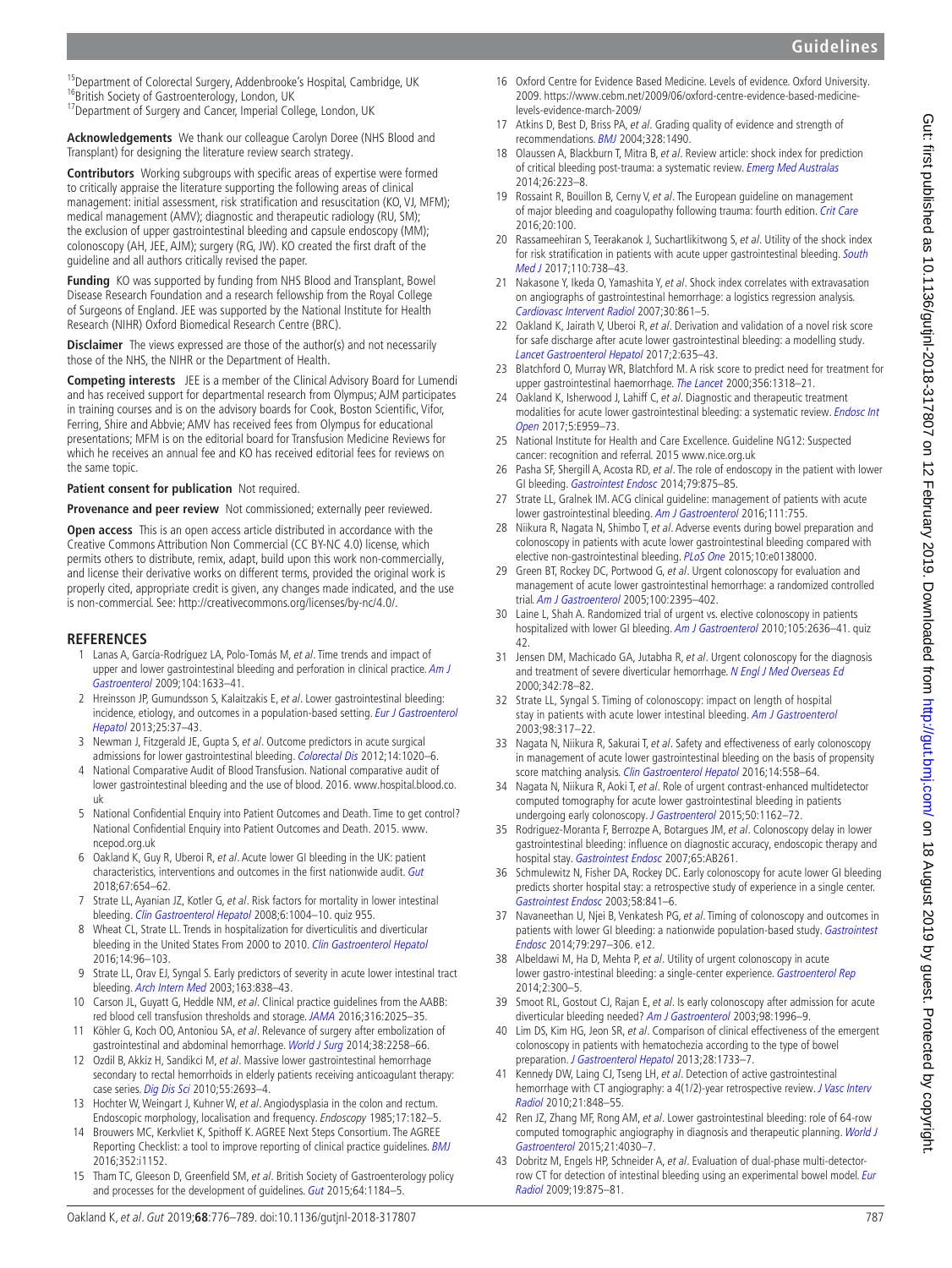# **Guidelines**

- 44 Ernst O, Bulois P, Saint-Drenant S, et al. Helical CT in acute lower gastrointestinal bleeding. [Eur Radiol](http://dx.doi.org/10.1007/s00330-002-1442-y) 2003;13:114–7.
- <span id="page-12-0"></span>45 Foley PT, Ganeshan A, Anthony S, et al. Multi-detector CT angiography for lower gastrointestinal bleeding: can it select patients for endovascular intervention? J Med [Imaging Radiat Oncol](http://dx.doi.org/10.1111/j.1754-9485.2010.02131.x) 2010;54:9–16.
- 46 Abbas SM, Bissett IP, Holden A, et al. Clinical variables associated with positive angiographic localization of lower gastrointestinal bleeding. [ANZ J Surg](http://dx.doi.org/10.1111/j.1445-2197.2005.03582.x) 2005;75:953–7.
- <span id="page-12-1"></span>47 Radiologists TRCo. Standards for intravascular contrast administration to adult patients, 2015.
- 48 Jensen DM, Machicado GA. Diagnosis and treatment of severe hematochezia. The role of urgent colonoscopy after purge. Gastroenterology 1988;95:1569–74.
- 49 Srygley FD, Gerardo CJ, Tran T, et al. Does this patient have a severe upper gastrointestinal bleed? [JAMA](http://dx.doi.org/10.1001/jama.2012.253) 2012;307:1072–9.
- <span id="page-12-2"></span>50 Huang ES, Karsan S, Kanwal F, et al. Impact of nasogastric lavage on outcomes in acute GI bleeding. [Gastrointest Endosc](http://dx.doi.org/10.1016/j.gie.2011.04.045) 2011;74:971-80.
- 51 Rockey DC, Ahn C, de Melo SW. Randomized pragmatic trial of nasogastric tube placement in patients with upper gastrointestinal tract bleeding. *[J Investig Med](http://dx.doi.org/10.1136/jim-2016-000375)* 2017;65:759–64.
- <span id="page-12-3"></span>52 Chung M, Dubel GJ, Noto RB, et al. Acute lower gastrointestinal bleeding: temporal factors associated with positive findings on catheter angiography after 99mTc-labeled RBC scanning. [AJR Am J Roentgenol](http://dx.doi.org/10.2214/AJR.15.15380) 2016;207:170–6.
- <span id="page-12-4"></span>53 Koh FH, Soong J, Lieske B, et al. Does the timing of an invasive mesenteric angiography following a positive CT mesenteric angiography make a difference? Int [J Colorectal Dis](http://dx.doi.org/10.1007/s00384-014-2055-z) 2015;30:57–61.
- <span id="page-12-5"></span>54 TRCo R. Standards of practice and guidance for trauma radiology in severely injured patients. (Second issue)
- <span id="page-12-6"></span>55 National Institute for Health and Care Excellence. Major trauma: assessment and initial management. 2016 [www.nice.org.uk.](www.nice.org.uk)
- <span id="page-12-7"></span>56 Jacovides CL, Nadolski G, Allen SR, et al. Arteriography for lower gastrointestinal hemorrhage: role of preceding abdominal computed tomographic angiogram in diagnosis and localization. [JAMA Surg](http://dx.doi.org/10.1001/jamasurg.2015.97) 2015;150:650-6.
- <span id="page-12-8"></span>57 Khan Q, Singh P, Archibald A, et al. The role of labelled red blood cell scintigraphy in the detection of acute gastrointestinal bleeding. [West Indian Med J](http://www.ncbi.nlm.nih.gov/pubmed/11211539) 2000;49:298–301.
- 58 Gutierrez C, Mariano M, Vander Laan T, et al. The use of technetium-labeled erythrocyte scintigraphy in the evaluation and treatment of lower gastrointestinal hemorrhage. [Am Surg](http://www.ncbi.nlm.nih.gov/pubmed/9764709) 1998;64:989–92.
- 59 O'Neill BB, Gosnell JE, Lull RJ, et al. Cinematic nuclear scintigraphy reliably directs surgical intervention for patients with gastrointestinal bleeding. [Arch Surg](http://dx.doi.org/10.1001/archsurg.135.9.1076) 2000;135:1076–81. discussion 81-2.
- <span id="page-12-9"></span>60 Rondonotti E, Villa F, Mulder CJ, et al. Small bowel capsule endoscopy in 2007: indications, risks and limitations. [World J Gastroenterol](http://dx.doi.org/10.3748/wjg.v13.i46.6140) 2007;13:6140-9.
- <span id="page-12-10"></span>61 Leung WK, Ho SS, Suen BY, et al. Capsule endoscopy or angiography in patients with acute overt obscure gastrointestinal bleeding: a prospective randomized study with long-term follow-up. [Am J Gastroenterol](http://dx.doi.org/10.1038/ajg.2012.212) 2012;107:1370-6.
- 62 Laine L, Sahota A, Shah A. Does capsule endoscopy improve outcomes in obscure gastrointestinal bleeding? Randomized trial versus dedicated small bowel radiography. [Gastroenterology](http://dx.doi.org/10.1053/j.gastro.2010.01.047) 2010;138:1673-80. e1; quiz e11-2.
- 63 Segarajasingam DS, Hanley SC, Barkun AN, et al. Randomized controlled trial comparing outcomes of video capsule endoscopy with push enteroscopy in obscure gastrointestinal bleeding. [Can J Gastroenterol Hepatol](http://dx.doi.org/10.1155/2015/897567) 2015;29:85-90.
- <span id="page-12-11"></span>64 Heo HM, Park CH, Lim JS, et al. The role of capsule endoscopy after negative CT enterography in patients with obscure gastrointestinal bleeding. [Eur Radiol](http://dx.doi.org/10.1007/s00330-011-2374-1) 2012;22:1159–66.
- 65 Carey EJ, Leighton JA, Heigh RI, et al. A single-center experience of 260 consecutive patients undergoing capsule endoscopy for obscure gastrointestinal bleeding. Am J [Gastroenterol](http://dx.doi.org/10.1111/j.1572-0241.2006.00941.x) 2007;102:89–95.
- 66 Saperas E, Dot J, Videla S, et al. Capsule endoscopy versus computed tomographic or standard angiography for the diagnosis of obscure gastrointestinal bleeding. Am J [Gastroenterol](http://dx.doi.org/10.1111/j.1572-0241.2007.01058.x) 2007;102:731–7.
- 67 Redondo-Cerezo E, Pérez-Vigara G, Pérez-Sola A, et al. Diagnostic yield and impact of capsule endoscopy on management of patients with gastrointestinal bleeding of obscure origin. [Dig Dis Sci](http://dx.doi.org/10.1007/s10620-006-9605-3) 2007;52:1376–81.
- 68 Chami G, Raza M, Bernstein CN. Usefulness and impact on management of positive and negative capsule endoscopy. [Can J Gastroenterol](http://dx.doi.org/10.1155/2007/146947) 2007;21:577-81.
- <span id="page-12-12"></span>69 Goenka MK, Majumder S, Kumar S, et al. Single center experience of capsule endoscopy in patients with obscure gastrointestinal bleeding. [World J Gastroenterol](http://dx.doi.org/10.3748/wjg.v17.i6.774) 2011;17:774–8.
- 70 Apostolopoulos P, Liatsos C, Gralnek IM, et al. Evaluation of capsule endoscopy in active, mild-to-moderate, overt, obscure GI bleeding. [Gastrointest Endosc](http://dx.doi.org/10.1016/j.gie.2007.06.058) 2007;66:1174–81.
- <span id="page-12-13"></span>71 Singh A, Marshall C, Chaudhuri B, et al. Timing of video capsule endoscopy relative to overt obscure GI bleeding: implications from a retrospective study. Gastrointest [Endosc](http://dx.doi.org/10.1016/j.gie.2012.11.041) 2013;77:761–6.
- <span id="page-12-14"></span>72 Gerson LB, Fidler JL, Cave DR, et al. ACG clinical guideline: diagnosis and management of small bowel bleeding. [Am J Gastroenterol](http://dx.doi.org/10.1038/ajg.2015.246) 2015;110:1265-87. quiz 88.
- <span id="page-12-15"></span>73 Rezapour M, Amadi C, Gerson LB. Retention associated with video capsule endoscopy: systematic review and meta-analysis. [Gastrointest Endosc](http://dx.doi.org/10.1016/j.gie.2016.12.024) 2017;85:1157–68.
- 74 Strate LL, Naumann CR. The role of colonoscopy and radiological procedures in the management of acute lower intestinal bleeding. [Clin Gastroenterol Hepatol](http://dx.doi.org/10.1016/j.cgh.2009.12.017) 2010;8:333–43. quiz e44.
- 75 Wedi E, von Renteln D, Jung C, et al. Treatment of acute colonic diverticular bleeding in high risk patients, using an over-the-scope clip: a case series. *[Endoscopy](http://dx.doi.org/10.1055/s-0042-118168)* 2016;48(S 01):E383–5.
- <span id="page-12-17"></span>76 Hashimoto R, Hamamoto H, Tanuma T. Endoscopic hemostasis of diverticular bleeding by using detachable snares. [Gastrointest Endosc](http://dx.doi.org/10.1016/j.gie.2016.01.008) 2016;84:379-80.
- <span id="page-12-16"></span>77 Setoyama T, Ishii N, Fujita Y. Enodoscopic band ligation (EBL) is superior to endoscopic clipping for the treatment of colonic diverticular hemorrhage. Surg [Endosc](http://dx.doi.org/10.1007/s00464-011-1760-8) 2011;25:3574–8.
- <span id="page-12-19"></span>78 Kaltenbach T, Watson R, Shah J, et al. Colonoscopy with clipping is useful in the diagnosis and treatment of diverticular bleeding. [Clin Gastroenterol Hepatol](http://dx.doi.org/10.1016/j.cgh.2011.10.029) 2012;10:131–7.
- <span id="page-12-18"></span>79 Pittayanon R, Rerknimitr R, Barkun A. Prognostic factors affecting outcomes in patients with malignant GI bleeding treated with a novel endoscopically delivered hemostatic powder. [Gastrointest Endosc](http://dx.doi.org/10.1016/j.gie.2017.11.013) 2018;87:994-1002.
- 80 Bloomfeld RS, Rockey DC, Shetzline MA. Endoscopic therapy of acute diverticular hemorrhage. [Am J Gastroenterol](http://dx.doi.org/10.1111/j.1572-0241.2001.04048.x) 2001;96:2367-72.
- <span id="page-12-20"></span>81 Kwan V, Bourke MJ, Williams SJ, et al. Argon plasma coagulation in the management of symptomatic gastrointestinal vascular lesions: experience in 100 consecutive patients with long-term follow-up. [Am J Gastroenterol](http://dx.doi.org/10.1111/j.1572-0241.2006.00370.x) 2006;101:58–63.
- 82 Olmos JA, Marcolongo M, Pogorelsky V, et al. Long-term outcome of argon plasma ablation therapy for bleeding in 100 consecutive patients with colonic angiodysplasia. [Dis Colon Rectum](http://dx.doi.org/10.1007/s10350-006-0684-1) 2006;49:1507–16.
- <span id="page-12-21"></span>83 Funaki B, Kostelic JK, Lorenz J, et al. Superselective microcoil embolization of colonic hemorrhage. [AJR Am J Roentgenol](http://dx.doi.org/10.2214/ajr.177.4.1770829) 2001;177:829-36.
- 84 Waugh J, Madan A, Sacharias N, et al. Embolization for major lower gastrointestinal haemorrhage: five-year experience. [Australas Radiol](http://dx.doi.org/10.1111/j.0004-8461.2004.01313.x) 2004;48:311-7.
- <span id="page-12-23"></span>85 Chan DK, Soong J, Koh F, et al. Predictors for outcomes after super-selective mesenteric embolization for lower gastrointestinal tract bleeding. [ANZ J Surg](http://dx.doi.org/10.1111/ans.12762) 2016;86:459–63.
- <span id="page-12-22"></span>86 DeBarros J, Rosas L, Cohen J, et al. The changing paradigm for the treatment of colonic hemorrhage: superselective angiographic embolization. [Dis Colon Rectum](http://www.ncbi.nlm.nih.gov/pubmed/12072634) 2002;45:802–8.
- 87 Rossetti A, Buchs NC, Breguet R, et al. Transarterial embolization in acute colonic bleeding: review of 11 years of experience and long-term results. *[Int J Colorectal Dis](http://dx.doi.org/10.1007/s00384-012-1621-5)* 2013;28:777–82.
- 88 Bandi R, Shetty PC, Sharma RP, et al. Superselective arterial embolization for the treatment of lower gastrointestinal hemorrhage. [J Vasc Interv Radiol](http://dx.doi.org/10.1016/S1051-0443(07)61697-2) 2001;12:1399–405.
- 89 Tan KK, Strong DH, Shore T, et al. The safety and efficacy of mesenteric embolization in the management of acute lower gastrointestinal hemorrhage. [Ann Coloproctol](http://dx.doi.org/10.3393/ac.2013.29.5.205) 2013;29:205–8.
- <span id="page-12-26"></span>90 Yap FY, Omene BO, Patel MN, et al. Transcatheter embolotherapy for gastrointestinal bleeding: a single center review of safety, efficacy, and clinical outcomes. [Dig Dis Sci](http://dx.doi.org/10.1007/s10620-012-2547-z) 2013;58:1976–84.
- 91 Adusumilli S, Gosselink MP, Ctercteko G, et al. The efficacy of selective arterial embolization in the management of colonic bleeding. [Tech Coloproctol](http://dx.doi.org/10.1007/s10151-013-1088-6) 2014;18:529–33.
- <span id="page-12-24"></span>92 Tan KK, Nallathamby V, Wong D, et al. Can superselective embolization be definitive for colonic diverticular hemorrhage? An institution's experience over 9 years. J [Gastrointest Surg](http://dx.doi.org/10.1007/s11605-009-1069-2) 2010;14:112–8.
- <span id="page-12-25"></span>93 Tandberg DJ, Smith TP, Suhocki PV, et al. Early outcomes of empiric embolization of tumor-related gastrointestinal hemorrhage in patients with advanced malignancy. J [Vasc Interv Radiol](http://dx.doi.org/10.1016/j.jvir.2012.08.011) 2012;23:1445–52.
- <span id="page-12-27"></span>94 Plummer JM, Gibson TN, Mitchell DI, et al. Emergency subtotal colectomy for lower gastrointestinal haemorrhage: over-utilised or under-estimated? [Int J Clin Pract](http://dx.doi.org/10.1111/j.1742-1241.2007.01632.x) 2009;63:865–8.
- <span id="page-12-28"></span>Padhi S, Kemmis-Betty S, Rajesh S, et al. Blood transfusion: summary of NICE guidance. **[BMJ](http://dx.doi.org/10.1136/bmj.h5832)** 2015;351:h5832.
- <span id="page-12-29"></span>96 Oakland K, Jairath V, Murphy MF. Advances in transfusion medicine: gastrointestinal bleeding. [Transfus Med](http://dx.doi.org/10.1111/tme.12446) 2018;28:132-9.
- <span id="page-12-30"></span>97 Villanueva C, Colomo A, Bosch A, et al. Transfusion strategies for acute upper gastrointestinal bleeding. [N Engl J Med Overseas Ed](http://dx.doi.org/10.1056/NEJMoa1211801) 2013;368:11-21.
- <span id="page-12-31"></span>98 Jairath V, Kahan BC, Gray A, et al. Restrictive versus liberal blood transfusion for acute upper gastrointestinal bleeding (TRIGGER): a pragmatic, open-label, cluster randomised feasibility trial. [Lancet](http://dx.doi.org/10.1016/S0140-6736(14)61999-1) 2015;386:137-44.
- <span id="page-12-32"></span>99 Odutayo A, Desborough MJ, Trivella M, et al. Restrictive versus liberal blood transfusion for gastrointestinal bleeding: a systematic review and meta-analysis of randomised controlled trials. *[Lancet Gastroenterol Hepatol](http://dx.doi.org/10.1016/S2468-1253(17)30054-7)* 2017;2:354-60.
- <span id="page-12-33"></span>100 Docherty AB, O'Donnell R, Brunskill S, et al. Effect of restrictive versus liberal transfusion strategies on outcomes in patients with cardiovascular disease in a noncardiac surgery setting: systematic review and meta-analysis. **[BMJ](http://dx.doi.org/10.1136/bmj.i1351) 2016**;352:i1351.